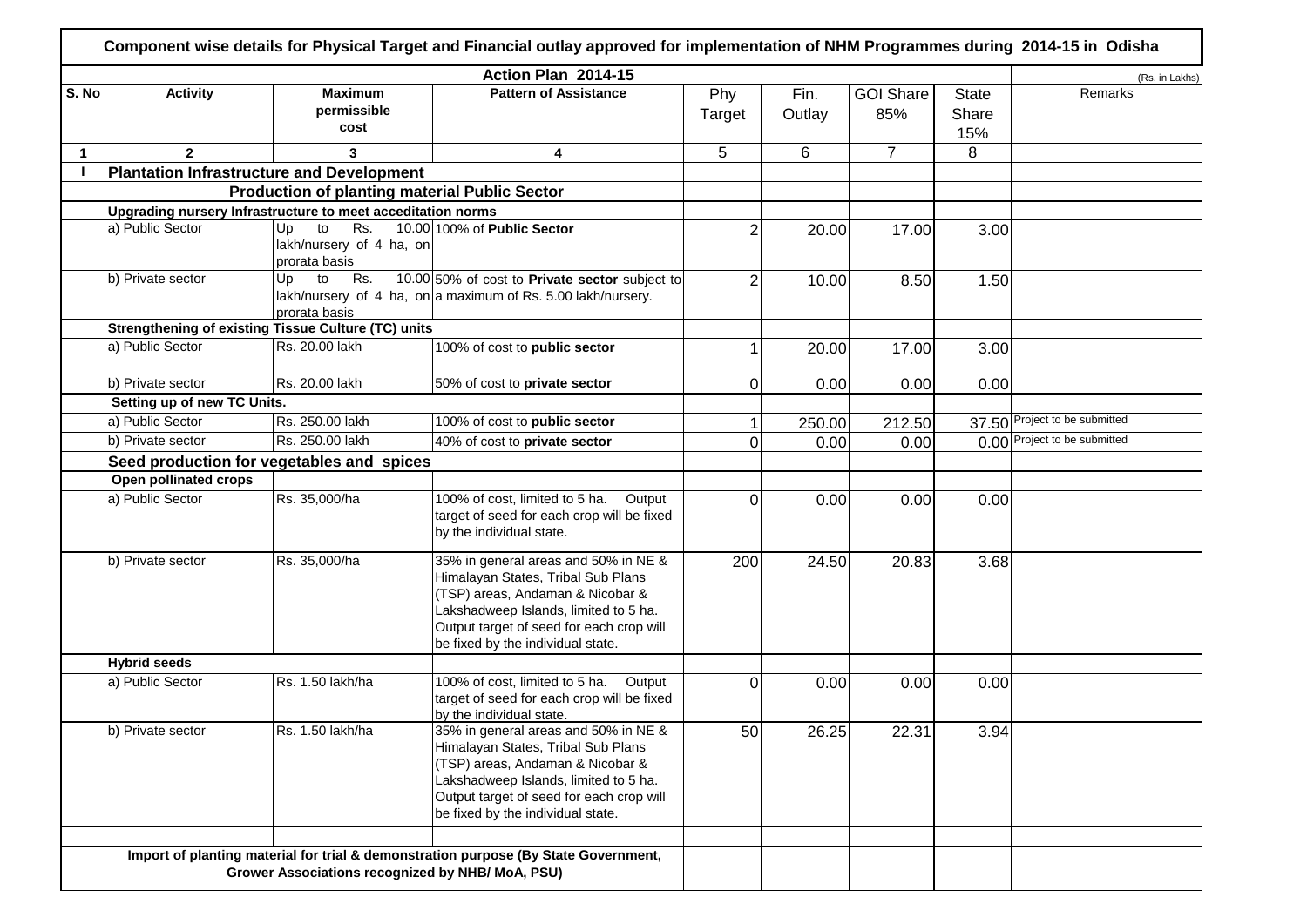|              | a) Public sector                                                          | Rs. 100.00 lakh                       | 100% of cost for State Govt. PSUs, as<br>project based                                                                                                                                                                                                                                                                 |          | 100.00 | 85.00  | 15.00 | do                                |
|--------------|---------------------------------------------------------------------------|---------------------------------------|------------------------------------------------------------------------------------------------------------------------------------------------------------------------------------------------------------------------------------------------------------------------------------------------------------------------|----------|--------|--------|-------|-----------------------------------|
|              | b) Private sector                                                         | Rs. 100.00 lakh                       | 50% to Grower Associations.                                                                                                                                                                                                                                                                                            | 0l       | 0.00   | 0.00   | 0.00  | do                                |
|              | Seed infrastructure                                                       |                                       |                                                                                                                                                                                                                                                                                                                        |          |        |        |       |                                   |
|              | a) Public sector                                                          | Rs. 200.00 lakh                       | 100% of cost                                                                                                                                                                                                                                                                                                           | 0l       | 0.00   | 0.00   | 0.00  |                                   |
|              | b) Private sector                                                         | Rs. 200.00 lakh                       | $\overline{50\%}$ of cost                                                                                                                                                                                                                                                                                              | ΩI       | 0.00   | 0.00   | 0.00  |                                   |
|              | Sub-total Planting                                                        |                                       |                                                                                                                                                                                                                                                                                                                        | 257.00   | 450.75 | 383.14 | 67.61 |                                   |
|              | material                                                                  |                                       |                                                                                                                                                                                                                                                                                                                        |          |        |        |       |                                   |
| $\mathbf{2}$ |                                                                           |                                       | Establishment of new gardens / Area Expansion                                                                                                                                                                                                                                                                          |          |        |        |       |                                   |
|              |                                                                           |                                       | Fruit crops other than cost intensive crops using normal spacing (For a                                                                                                                                                                                                                                                |          |        |        |       |                                   |
|              |                                                                           | maximum area of 4 ha per beneficiary) |                                                                                                                                                                                                                                                                                                                        |          |        |        |       |                                   |
|              | <b>Fruits - Perennials</b>                                                |                                       |                                                                                                                                                                                                                                                                                                                        |          |        |        |       |                                   |
|              | (a) Cost intensive crops                                                  |                                       |                                                                                                                                                                                                                                                                                                                        |          |        |        |       |                                   |
|              | ii) Strawberry                                                            |                                       |                                                                                                                                                                                                                                                                                                                        |          |        |        |       |                                   |
|              | a) Integrated package with Rs. 2.80 lakh/ha<br>drip irrigation & mulching |                                       | Maximum of Rs. 1.12 lakh/ per ha. (40%<br>of cost) for meeting the expenditure on<br>planting material and cost of material for                                                                                                                                                                                        | ΩI       | 0.00   | 0.00   | 0.00  |                                   |
|              |                                                                           |                                       | drip irrigation, mulching and INM/IPM, in<br>one installment.                                                                                                                                                                                                                                                          |          |        |        |       |                                   |
|              | b) Without integration                                                    | Rs. 1.25 lakh/ha                      | Maximum of Rs. 0.50 lakh/ha (40% of<br>cost) for meeting the expenditure on<br>planting material and cost of INM/IPM<br>one installment.<br>For (a) and (b) above, in the case of TSP<br>areas, Andaman & Nicobar and<br>Lakshadweep Islands, assistance will be<br>@ 50% of cost.                                     | 1.00     | 0.44   | 0.37   |       | $0.07$ Rs. 1.10 lakh/ha (0.5x1.0) |
|              | iv) Pineapple (sucker)                                                    |                                       |                                                                                                                                                                                                                                                                                                                        |          |        |        |       |                                   |
|              | Integrated package Rs. 3.00 lakh/ha<br>a)<br>with drip irrigation.        |                                       | Maximum of Rs. 1.20 lakh/ha (40% of the<br>cost) for meeting expenditure on planting<br>material, drip irrigation and cost of<br>material for INM/IPM, in 2 installments.                                                                                                                                              | $\Omega$ | 0.00   | 0.00   | 0.00  |                                   |
|              | b) Without integration                                                    | Rs.87,500/ha                          | Maximum of Rs. 0.35 lakh/ha (40% of<br>cost) for meeting the expenditure on<br>planting material and cost of INM/IPM in<br>2 installments (75:25).<br>For (a) and (b) above, in the case of TSP<br>areas, Andaman & Nicobar and<br>Lakshadweep Islands, assistance will be<br>@ 50% of cost in 2 installments (75:25). | 25       | 6.56   | 5.58   | 0.98  |                                   |
|              | <b>Total</b>                                                              |                                       |                                                                                                                                                                                                                                                                                                                        | 26       | 7.00   | 5.95   | 1.05  |                                   |
|              | <b>Maintenance without Integration</b>                                    |                                       |                                                                                                                                                                                                                                                                                                                        |          |        |        |       |                                   |
|              | 1st Year                                                                  |                                       |                                                                                                                                                                                                                                                                                                                        | 0l       | 0.00   | 0.00   | 0.00  |                                   |
|              | v) Banana (TC)                                                            |                                       |                                                                                                                                                                                                                                                                                                                        |          |        |        |       |                                   |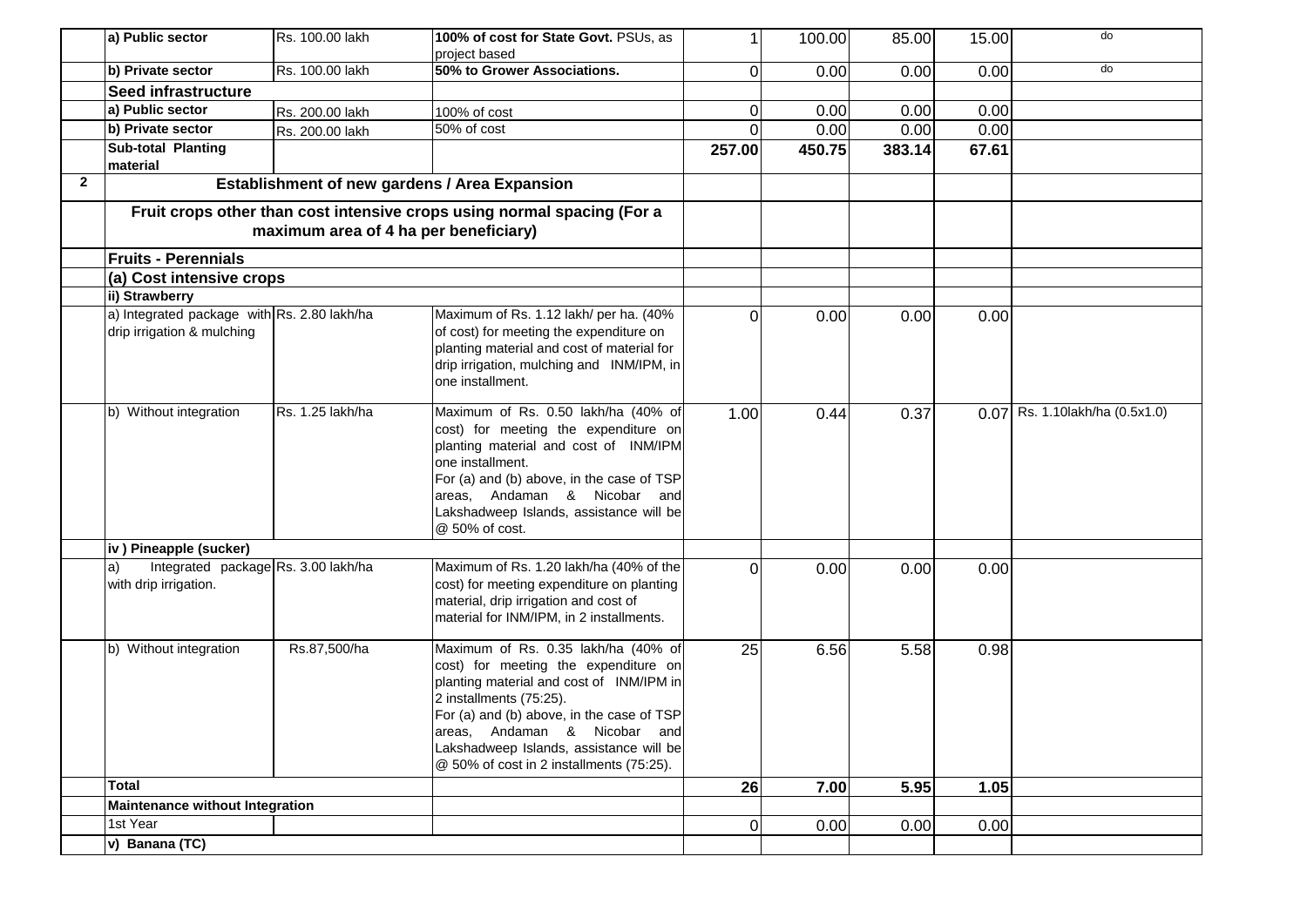| Integrated<br>package<br>a)<br>with drip irrigation.          | Rs. 3.00 lakh/ha  | Maximum of Rs. 1.20 lakh/ha (40 % of<br>cost) for meeting the expenditure on<br>planting material and cost of material for<br>drip system, INM/IPM etc., in 2                                                                                                                                                                                       | $\Omega$ | 0.00  | 0.00  | 0.00 |                       |
|---------------------------------------------------------------|-------------------|-----------------------------------------------------------------------------------------------------------------------------------------------------------------------------------------------------------------------------------------------------------------------------------------------------------------------------------------------------|----------|-------|-------|------|-----------------------|
| Without integration<br>b)                                     | Rs. 1.25 lakh/ha. | Max. of Rs. 0.50 lakh per ha, (40% of<br>cost) for meeting the expenditure on<br>planting material and cost of INM/IPM in<br>2 installments (75:25).<br>For (a) and (b) above, in the case of TSP<br>areas, Andaman & Nicobar and<br>Lakshadweep Islands, assistance will<br>be @ 50% of cost in 2 installments                                     | 200      | 61.48 | 52.26 | 9.22 |                       |
| Total                                                         |                   |                                                                                                                                                                                                                                                                                                                                                     | 200      | 61.48 | 52.26 | 9.22 |                       |
| <b>Maintenance without Integration</b>                        |                   |                                                                                                                                                                                                                                                                                                                                                     |          |       |       |      |                       |
| 2nd year Year                                                 |                   |                                                                                                                                                                                                                                                                                                                                                     | 135      | 14.04 | 11.93 | 2.11 |                       |
| vii) Papaya<br>a) Integrated package<br>with drip irrigation. | Rs. 2.00 lakh/ha. | Maximum of Rs. 0.80 lakh/ha (40% of the<br>cost) for meeting expenditure on planting<br>material, drip irrigation and cost of<br>material for INM/IPM, in 2 installments<br>(75:25).                                                                                                                                                                | $\Omega$ | 0.00  | 0.00  | 0.00 |                       |
| b) Without integration                                        | Rs. 60,000/ha     | Maximum of Rs. 0.30 lakh/ha (50 % of<br>cost) for meeting the expenditure on<br>planting material and cost of INM/IPM in<br>2 installments (75:25).<br>For (a) and (b) above, in the case of NE<br>and Himalayan States, TSP areas,<br>Andaman & Nicobar and Lakshadweep<br>Islands, assistance will be @ 50% of<br>cost in 2 installments (75:25). | 240      | 54.00 | 45.90 | 8.10 |                       |
| Total                                                         |                   |                                                                                                                                                                                                                                                                                                                                                     | 240      | 54.00 | 45.90 | 8.10 |                       |
| viii) Ultra high density (Mango)                              |                   |                                                                                                                                                                                                                                                                                                                                                     |          |       |       |      |                       |
| a) Integrated package with<br>drip irrigation                 | Rs. 2.00 lakh/ha. | Maximum of Rs. 0.80 lakh/ ha. (40% of<br>cost) for meeting the expenditure on<br>planting material and cost of material for<br>drip system, INM/IPM, and canopy<br>management in 3 installments of<br>60:20:20 subject to survival rate of 75%<br>in 2nd year and 90% in 3 <sup>rd</sup> year).                                                     | 0        | 0.00  | 0.00  | 0.00 |                       |
| b) Without integration                                        | Rs. 1.25 lakh/ha  | Maximum of Rs. 0.50 lakh/ha., (40% of<br>cost) for meeting the expenditure on<br>planting material and cost of INM/IPM in<br>3 installments.<br>For (a) and (b) above, in the case of<br>TSP areas, Andaman & Nicobar and<br>Lakshadweep Islands, assistance will<br>be @ 50% of cost in 3 installments.                                            | 15       | 4.03  | 3.43  |      | 0.60 Rs. 1.12 lakh/ha |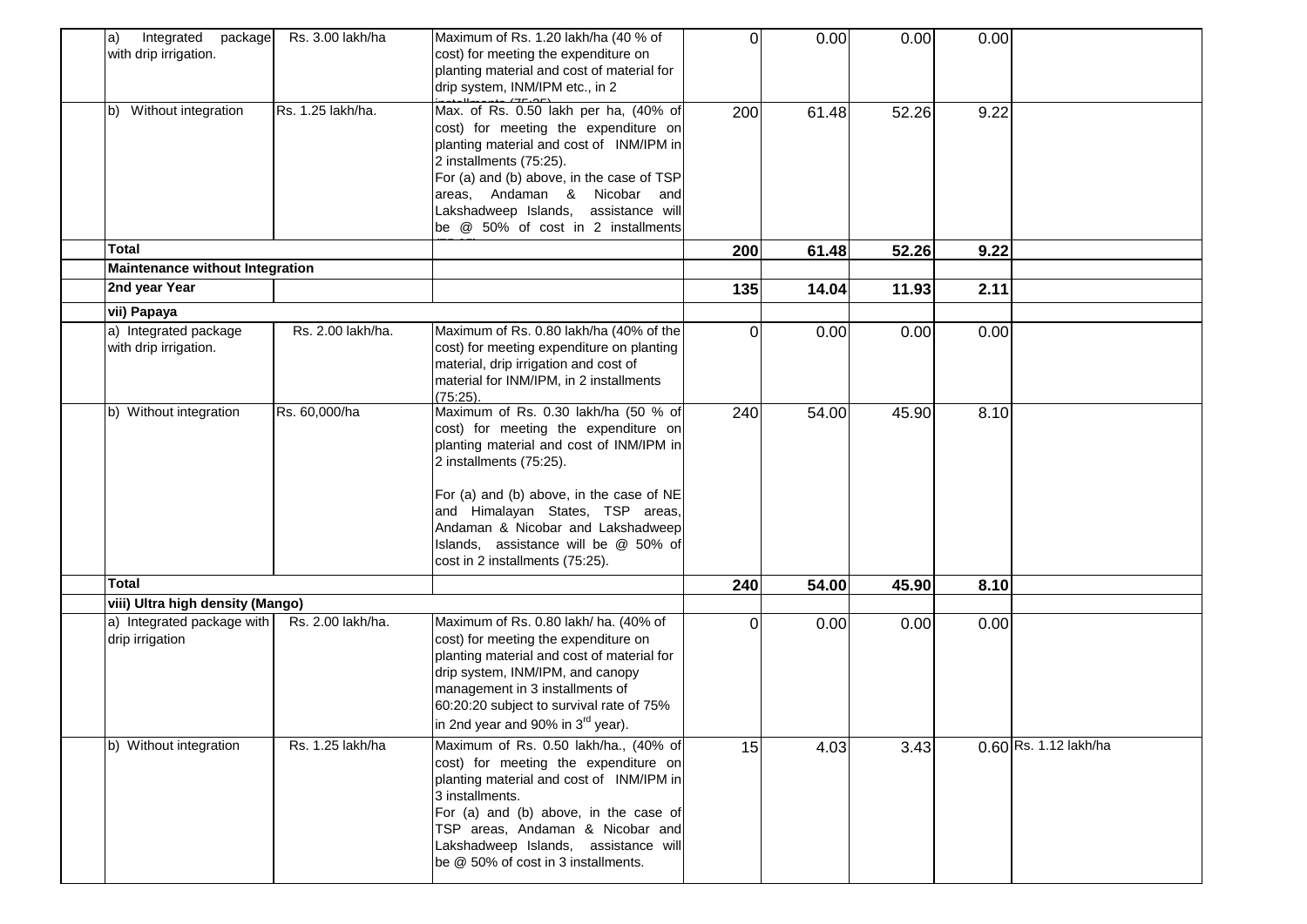| <b>Total</b>                                                         |                   |                                                                                                                                                                                                                                                                                                                                         | 15              | 4.03  | 3.43 | 0.60 |                                   |
|----------------------------------------------------------------------|-------------------|-----------------------------------------------------------------------------------------------------------------------------------------------------------------------------------------------------------------------------------------------------------------------------------------------------------------------------------------|-----------------|-------|------|------|-----------------------------------|
| <b>Maintenance without Integration</b>                               |                   |                                                                                                                                                                                                                                                                                                                                         |                 |       |      |      |                                   |
| 1st Year                                                             |                   |                                                                                                                                                                                                                                                                                                                                         |                 | 0.00  | 0.00 | 0.00 |                                   |
| 2nd Year                                                             |                   |                                                                                                                                                                                                                                                                                                                                         |                 | 0.00  | 0.00 | 0.00 |                                   |
| ix) High density planting - Mango                                    |                   |                                                                                                                                                                                                                                                                                                                                         |                 |       |      |      |                                   |
| b) Without Integration.                                              | Rs. 1.00 lakh/ha. | Maximum of Rs. 0.40 lakh/ha (40% of the<br>cost) for meeting the expenditure on<br>planting material and cost of INM/IPM in<br>3 installments (60:20:20).                                                                                                                                                                               | 10              | 0.98  | 0.84 |      | $0.15$ for spacing 5.0 x 5.0      |
| Total                                                                |                   |                                                                                                                                                                                                                                                                                                                                         | 10              | 0.98  | 0.84 | 0.15 |                                   |
| <b>Maintenance without Integration</b>                               |                   |                                                                                                                                                                                                                                                                                                                                         |                 |       |      |      |                                   |
| 1st Year                                                             |                   |                                                                                                                                                                                                                                                                                                                                         | 10              | 0.80  | 0.68 | 0.12 |                                   |
| 2nd Year                                                             |                   |                                                                                                                                                                                                                                                                                                                                         | 10              | 0.80  | 0.68 | 0.12 |                                   |
| <b>Total Maintenance</b>                                             |                   |                                                                                                                                                                                                                                                                                                                                         | 20              | 1.60  | 1.36 | 0.24 |                                   |
| x) High density planting - Guava                                     |                   |                                                                                                                                                                                                                                                                                                                                         |                 |       |      |      |                                   |
| b) Without Integration.                                              | Rs. 1.00 lakh/ha. | Maximum of Rs. 0.40 lakh/ha (40% of the<br>cost) for meeting the expenditure on<br>planting material and cost of INM/IPM in<br>3 installments (60:20:20).                                                                                                                                                                               | 10              | 1.24  | 1.05 |      | $0.19$ for spacing 3.0 x 6.0      |
| <b>Total</b>                                                         |                   |                                                                                                                                                                                                                                                                                                                                         | 10 <sub>l</sub> | 1.24  | 1.05 | 0.19 |                                   |
| <b>Maintenance without Integration</b>                               |                   |                                                                                                                                                                                                                                                                                                                                         |                 |       |      |      |                                   |
| 1st Year                                                             |                   |                                                                                                                                                                                                                                                                                                                                         |                 |       |      |      |                                   |
| 2nd Year                                                             |                   |                                                                                                                                                                                                                                                                                                                                         | 10              | 0.63  | 0.53 | 0.09 |                                   |
| <b>Total Maintenance</b>                                             |                   |                                                                                                                                                                                                                                                                                                                                         | $\Omega$        | 0.00  | 0.00 | 0.00 |                                   |
|                                                                      |                   |                                                                                                                                                                                                                                                                                                                                         | 10              | 0.63  | 0.53 | 0.09 |                                   |
| (b) Fruit crops other than cost intensive crops using normal spacing |                   |                                                                                                                                                                                                                                                                                                                                         |                 |       |      |      |                                   |
| Litchi                                                               |                   |                                                                                                                                                                                                                                                                                                                                         |                 |       |      |      |                                   |
| a) Integrated package with  Rs. 1.00 lakh/ha<br>drip irrigation      |                   | Maximum of Rs. 0.40 lakh/ ha. (40% of<br>cost) for meeting the expenditure on<br>planting material, cost of drip system,<br>INM/IPM, canopy management etc in 3<br>installments of 60:20:20 subject to<br>survival rate of 75% in 2nd year & 90% in<br>3rd year for perennial crops and for non<br>perennial crops in 2 installments of | $\Omega$        | 0.00  | 0.00 | 0.00 |                                   |
| b) Without Integration                                               | Rs. 60,000/ha     | Maximum of Rs. 0.30 lakh/ha (50 % of<br>cost) for meeting the expenditure on<br>planting material and cost of INM/IPM in<br>3 installments of 60:20:20.                                                                                                                                                                                 | 100             | 10.61 | 9.01 |      | 1.59 for spacing $7.5 \times 7.5$ |
| <b>Total</b>                                                         |                   |                                                                                                                                                                                                                                                                                                                                         | 100             | 10.61 | 9.01 | 1.59 |                                   |
| <b>Maintenance without Integration</b>                               |                   |                                                                                                                                                                                                                                                                                                                                         |                 |       |      |      |                                   |
| 1st Year                                                             |                   |                                                                                                                                                                                                                                                                                                                                         | 100             | 4.38  | 3.73 | 0.66 |                                   |
| 2nd Year                                                             |                   |                                                                                                                                                                                                                                                                                                                                         | 58              | 2.53  | 2.15 | 0.38 |                                   |
| <b>Total Maintenance</b>                                             |                   |                                                                                                                                                                                                                                                                                                                                         | 158             | 6.91  | 5.87 | 1.04 |                                   |
| Pomegranate                                                          |                   |                                                                                                                                                                                                                                                                                                                                         |                 |       |      |      |                                   |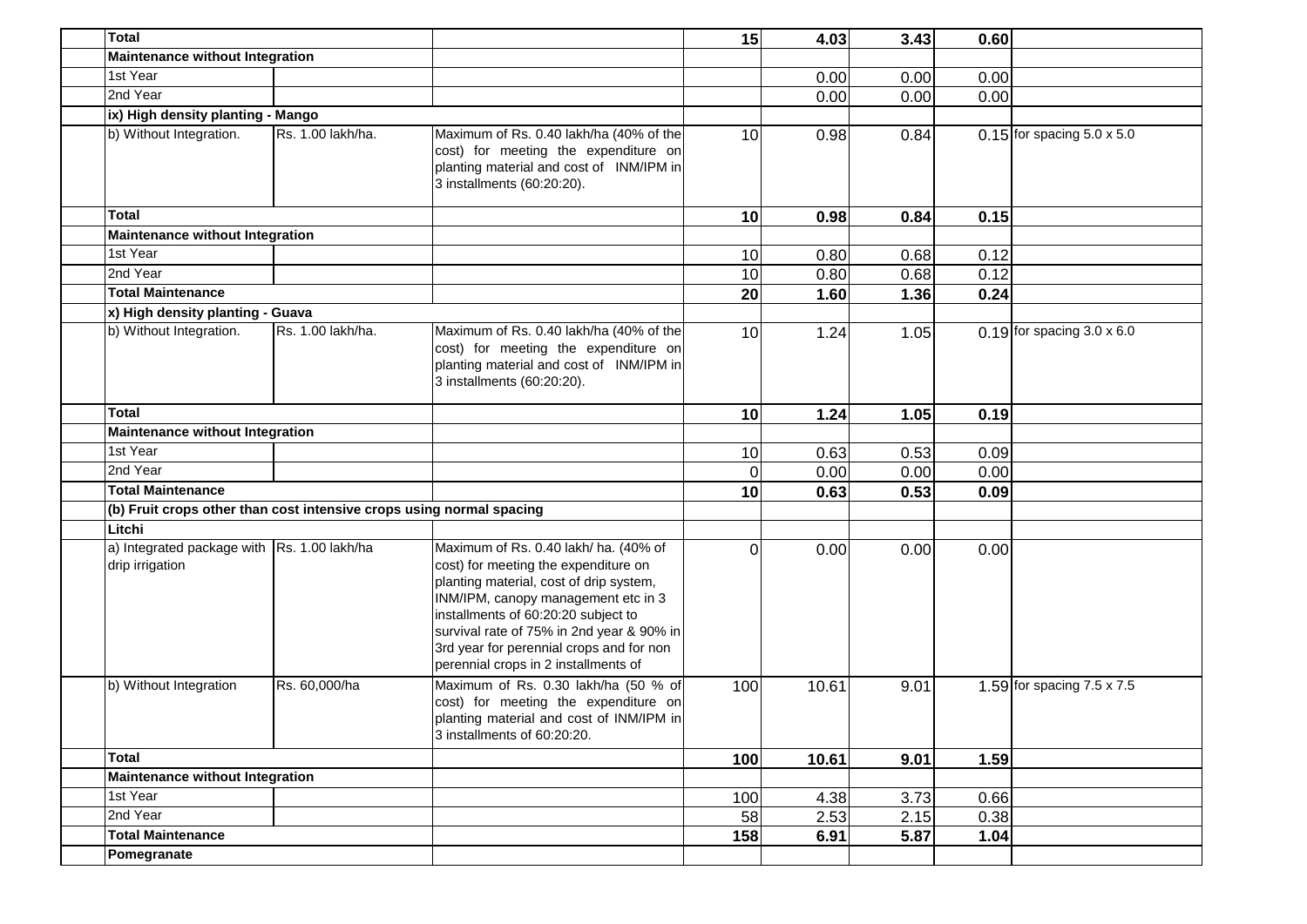|   | a) Integrated package with Rs. 1.00 lakh/ha             |               | Maximum of Rs. 0.40 lakh/ ha. (40% of                                            | $\Omega$ | 0.00         | 0.00   | 0.00         |                                   |
|---|---------------------------------------------------------|---------------|----------------------------------------------------------------------------------|----------|--------------|--------|--------------|-----------------------------------|
|   | drip irrigation                                         |               | cost) for meeting the expenditure on                                             |          |              |        |              |                                   |
|   |                                                         |               | planting material, cost of drip system,<br>INM/IPM, canopy management etc in 3   |          |              |        |              |                                   |
|   |                                                         |               | installments of 60:20:20 subject to                                              |          |              |        |              |                                   |
|   |                                                         |               | survival rate of 75% in 2nd year & 90% in                                        |          |              |        |              |                                   |
|   |                                                         |               | 3rd year for perennial crops and for non                                         |          |              |        |              |                                   |
|   |                                                         |               | perennial crops in 2 installments of                                             |          |              |        |              |                                   |
|   | b) Without Integration                                  | Rs. 60,000/ha | Maximum of Rs. 0.30 lakh/ha (50 % of                                             | 50       | 7.20         | 6.12   |              | 1.08 for spacing $5 \times 5$     |
|   |                                                         |               | cost) for meeting the expenditure on<br>planting material and cost of INM/IPM in |          |              |        |              |                                   |
|   |                                                         |               | 3 installments of 60:20:20.                                                      |          |              |        |              |                                   |
|   | <b>Total</b>                                            |               |                                                                                  |          |              |        |              |                                   |
|   |                                                         |               |                                                                                  | 50       | 7.20         | 6.12   | 1.08         |                                   |
|   | <b>Maintenance without Integration</b><br>1st Year      |               |                                                                                  |          |              | 5.10   |              |                                   |
|   | 2nd Year                                                |               |                                                                                  | 100<br>5 | 6.00<br>0.30 | 0.26   | 0.90<br>0.05 |                                   |
|   | <b>Total Maintenance</b>                                |               |                                                                                  | 105      |              | 5.36   | 0.95         |                                   |
|   | Maintenance 1st Year (Normal spacing)                   |               |                                                                                  |          | 6.30         |        |              |                                   |
|   | Mango                                                   |               |                                                                                  | 300      | 9.90         | 8.42   | 1.49         |                                   |
|   | Guava                                                   |               |                                                                                  | 100      | 3.29         | 2.80   | 0.49         |                                   |
|   | Citrus                                                  |               |                                                                                  | 100      | 5.30         | 4.51   | 0.80         |                                   |
|   | <b>Custard Apple</b>                                    |               |                                                                                  | 100      | 6.00         | 5.10   | 0.90         |                                   |
|   | Papaya                                                  |               |                                                                                  | 500      | 30.00        | 25.50  |              | 4.50 for spacing $1.8 \times 1.8$ |
|   | <b>Total Maintenance</b>                                |               |                                                                                  | 1100     | 54.49        | 46.32  | 8.17         |                                   |
|   | Maintenance 2nd Year (Normal spacing)                   |               |                                                                                  |          |              |        |              |                                   |
|   | Mango                                                   |               |                                                                                  | 1258     | 41.51        | 35.28  | 6.23         |                                   |
|   | Guava                                                   |               |                                                                                  | 83       | 2.73         | 2.32   | 0.41         |                                   |
|   | Citrus                                                  |               |                                                                                  | 100      | 5.30         | 4.51   | 0.80         |                                   |
|   | <b>Custard Apple</b>                                    |               |                                                                                  | 48       | 2.85         | 2.42   | 0.43         |                                   |
|   | Papaya                                                  |               |                                                                                  | 25       | 1.50         | 1.28   |              | $0.23$ for spacing 1.8 x 1.8      |
|   | <b>Total Maintenance</b>                                |               |                                                                                  | 1513     | 53.89        | 45.81  | 8.08         |                                   |
|   |                                                         |               | Vegetable (For maximum area of 2 ha per beneficiary)                             |          |              |        |              |                                   |
|   | Hybrid                                                  | Rs.50,000/ha  | 40% of cost in general areas                                                     | 200      | 40.00        | 34.00  | 6.00         |                                   |
|   | Sub-total                                               |               |                                                                                  | 200      | 40.00        | 34.00  | 6.00         |                                   |
| 3 | Flowers (For a maximum of 2 ha per beneficiary)         |               |                                                                                  |          |              |        |              |                                   |
|   | <b>Cut flowers</b>                                      |               |                                                                                  |          |              |        |              |                                   |
|   | Small & Marginal Farmers Rs. 1.00 lakh/ha               |               | 40% of cost                                                                      | 100.0    | 40.00        | 34.00  | 6.00         |                                   |
|   | Other farmers                                           | do            | 25% of the cost                                                                  | 100.0    | 25.00        | 21.25  | 3.75         |                                   |
|   | <b>Bulbulous flowers</b>                                |               |                                                                                  |          |              |        |              |                                   |
|   | Small & Marginal Farmers Rs. 1.50 lakh/ha               |               | 40 % of the cost                                                                 | 200.0    | 120.00       | 102.00 | 18.00        |                                   |
|   | Other farmers                                           | do            | 25% of cost                                                                      | 200.0    | 75.00        | 63.75  | 11.25        |                                   |
|   | <b>Loose Flowers</b>                                    |               | 40% of cost                                                                      |          |              |        |              |                                   |
|   | Small & Marginal Farmers Rs. 40,000/ha<br>Other farmers | do            |                                                                                  | 100.0    | 16.00        | 13.60  | 2.40         |                                   |
|   | <b>Sub-total flowers</b>                                |               | 25% of cost                                                                      | 100.0    | 10.00        | 8.50   | 1.50         |                                   |
|   |                                                         |               |                                                                                  | 800.0    | 286.00       | 243.10 | 42.90        |                                   |
|   | Spices (For a maximum area of 4 ha per beneficiary)     |               |                                                                                  |          |              |        |              |                                   |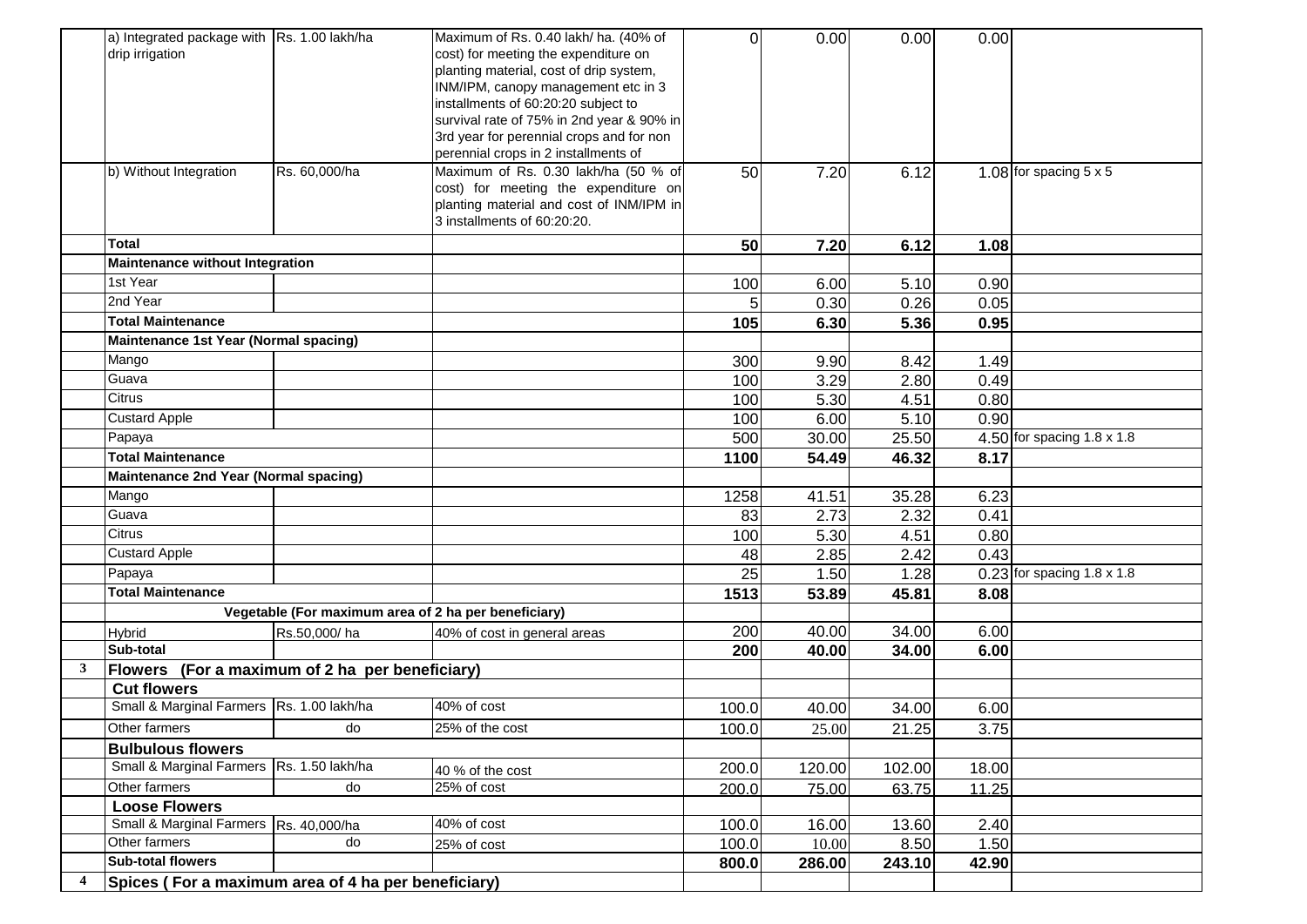| Seed spice and<br>Rhizomatic spices                           | Rs.30,000/ha     | Maximum of Rs. 12,000/- per ha. (40% of<br>cost) for meeting the expenditure on<br>planting material and cost of material for<br>INM/IPM etc).                                                                                                                                                                                                                                                                                                   | 2000 | 240.00 | 204.00 | 36.00 |                                                                                                                        |
|---------------------------------------------------------------|------------------|--------------------------------------------------------------------------------------------------------------------------------------------------------------------------------------------------------------------------------------------------------------------------------------------------------------------------------------------------------------------------------------------------------------------------------------------------|------|--------|--------|-------|------------------------------------------------------------------------------------------------------------------------|
| <b>Perennial spices</b><br>(black pepper)                     | Rs. 50,000/ha    | Maximum of Rs. 20,000/- per ha (@40%<br>of cost) for meeting the expenditure on<br>planting material and cost of material for<br>INM/IPM etc.                                                                                                                                                                                                                                                                                                    | 5    | 1.00   | 0.85   | 0.15  |                                                                                                                        |
|                                                               |                  | For (i) and (ii) above, in the case of TSP<br>areas, Andaman and Lakshadweep<br>Islands, assistance will be @ 50% of                                                                                                                                                                                                                                                                                                                             |      |        |        |       |                                                                                                                        |
| Sub-total spices                                              |                  |                                                                                                                                                                                                                                                                                                                                                                                                                                                  | 2005 | 241.00 | 204.85 | 36.15 |                                                                                                                        |
| Aromatic Plants (For a maximum area of 4 ha per beneficiary)  |                  |                                                                                                                                                                                                                                                                                                                                                                                                                                                  |      |        |        |       |                                                                                                                        |
| (a) Cost intensive aromatic Rs. 1,00,000/ha                   |                  | 40% of cost, subject to a maximum of<br>Rs.40,000/- per ha, for meeting the<br>expenditure on planting material and cost<br>of material for INM/IPM etc.                                                                                                                                                                                                                                                                                         | 5.0  | 2.00   | 1.70   | 0.30  |                                                                                                                        |
| (b) Other aromatic plants                                     | Rs. 40,000/ha    | 40% of cost, subject to a maximum of<br>Rs.16,000/- per ha, for meeting the<br>expenditure on planting material and cost<br>of material for INM/IPM etc.<br>For (i) and (ii) above, in the case of TSP<br>areas, Andaman & Nicobar and<br>Lakshadweep Islands, assistance will be<br>@ 50% of cost.                                                                                                                                              | 50.0 | 8.00   | 6.80   | 1.20  |                                                                                                                        |
| <b>Sub-total aromatics</b>                                    |                  |                                                                                                                                                                                                                                                                                                                                                                                                                                                  | 55.0 | 10.00  | 8.50   | 1.50  |                                                                                                                        |
| Plantation crops (For a maximum area of 4 ha per beneficiary) |                  |                                                                                                                                                                                                                                                                                                                                                                                                                                                  |      |        |        |       |                                                                                                                        |
| <b>Cashew</b>                                                 |                  |                                                                                                                                                                                                                                                                                                                                                                                                                                                  |      |        |        |       |                                                                                                                        |
| a) Integrated package<br>with drip irrigation                 | Rs. 1.00 lakh/ha | Rs. 0.40 lakh per ha (40% of cost) for<br>meeting the expenditure on planting<br>material and cost of material for drip<br>system, INM/IPM etc) in 3 installments of<br>60:20:20 subject to survival rate of 50%<br>in second year and 90% in third year.                                                                                                                                                                                        |      | 0.00   | 0.00   | 0.00  |                                                                                                                        |
| b) Without integration                                        | Rs. 50,000/ha    | Rs.0.20 lakh per ha (40 % of cost) for<br>meeting the expenditure on planting<br>material and cost of material for INM/IPM<br>in 3 installments of 60:20:20 subject to<br>survival rate of 75% in second year and<br>90% in third year for a maximum area of<br>4 ha per beneficiary.<br>For (a) and (b) above, in the case of TSP<br>areas, Andaman & Nicobar and<br>Lakshadweep Islands assistance will be<br>@ 50% of cost in 3 installments. | 1500 | 180.00 | 153.00 |       | 27.00 Out of 5000 ha proposed to be<br>covered in the State, 3500 ha will be<br>covered through DCCD, Kochi<br>scheme. |
| Cocoa                                                         |                  |                                                                                                                                                                                                                                                                                                                                                                                                                                                  |      |        |        |       |                                                                                                                        |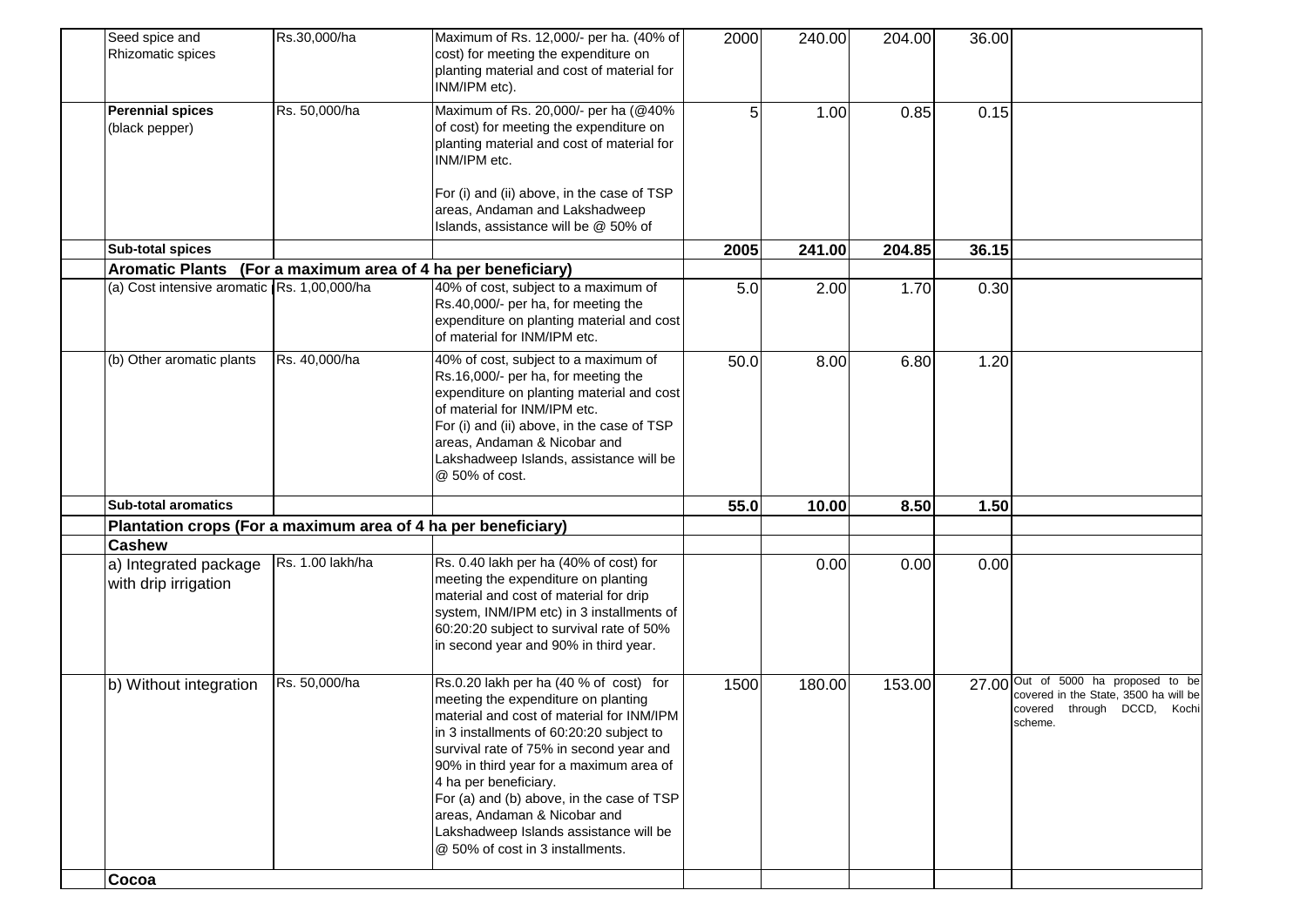| a) Integrated package with Rs. 1.00 lakh/ha<br>drip irrigation |                     | Rs. 0.40 lakh per ha (40% of cost) for<br>meeting the expenditure on planting<br>material and cost of material for drip<br>system, INM/IPM etc) in 3 installments of<br>60:20:20 subject to survival rate of 50%<br>in second year and 90% in third year.                                                                                                                                                                                                                    |      | 0.00   | 0.00   | 0.00  |  |
|----------------------------------------------------------------|---------------------|------------------------------------------------------------------------------------------------------------------------------------------------------------------------------------------------------------------------------------------------------------------------------------------------------------------------------------------------------------------------------------------------------------------------------------------------------------------------------|------|--------|--------|-------|--|
| b) Without integration                                         | Rs. 50,000/ha       | Rs.0.20 lakh per ha (40 % of cost) for<br>meeting the expenditure on planting<br>material and cost of material for INM/IPM<br>in 3 installments of 60:20:20 subject to<br>survival rate of 75% in second year and<br>90% in third year for a maximum area of<br>4 ha per beneficiary.<br>For (a) and (b) above, in the case of NE<br>and Himalayan States, TSP areas,<br>Andaman & Nicobar and Lakshadweep<br>Islands assistance will be @ 50% of cost<br>in 3 installments. |      | 0.00   | 0.00   | 0.00  |  |
| Sub-total                                                      |                     |                                                                                                                                                                                                                                                                                                                                                                                                                                                                              | 1500 | 180.00 | 153.00 | 27.00 |  |
|                                                                | Maintenance I year  |                                                                                                                                                                                                                                                                                                                                                                                                                                                                              |      |        |        |       |  |
| Cashew                                                         | Rs. 40,000ha        | Maximum of Rs. 20,000/- per ha (50% of<br>cost for meeting the expenditure on<br>planting material and cost of material for<br>INM/IPM etc) in 3 installments of<br>60:20:20 subject to survival rate of 75%<br>in second year and 90% in third year for<br>a maximum area of 4 ha                                                                                                                                                                                           |      | 0.00   | 0.00   | 0.00  |  |
| Cocoa                                                          | Rs. 40,000ha        | Maximum of Rs. 20,000/- per ha (50% of<br>cost for meeting the expenditure on<br>planting material and cost of material for<br>INM/IPM etc) in 3 installments of<br>60:20:20 subject to survival rate of 75%<br>in second year and 90% in third year for<br>a maximum area of 4 ha                                                                                                                                                                                           |      | 0.00   | 0.00   | 0.00  |  |
| Cocoa inter Crop in<br><b>Arecanut Gardens</b>                 | Rs. 40,000ha        | Maximum of Rs. 20,000/- per ha (50% of<br>cost for meeting the expenditure on<br>planting material and cost of material for<br>INM/IPM etc) in 3 installments of<br>60:20:20 subject to survival rate of 75%<br>in second year and 90% in third year for<br>a maximum area of 4 ha                                                                                                                                                                                           |      | 0.00   | 0.00   | 0.00  |  |
|                                                                | Maintenance II year |                                                                                                                                                                                                                                                                                                                                                                                                                                                                              |      |        |        |       |  |
| Cashew                                                         | do                  | do                                                                                                                                                                                                                                                                                                                                                                                                                                                                           |      | 0.00   | 0.00   | 0.00  |  |
| Cocoa                                                          | do                  | do                                                                                                                                                                                                                                                                                                                                                                                                                                                                           |      | 0.00   | 0.00   | 0.00  |  |
| Sub-total                                                      |                     |                                                                                                                                                                                                                                                                                                                                                                                                                                                                              | 0.0  | 0.00   | 0.00   | 0.00  |  |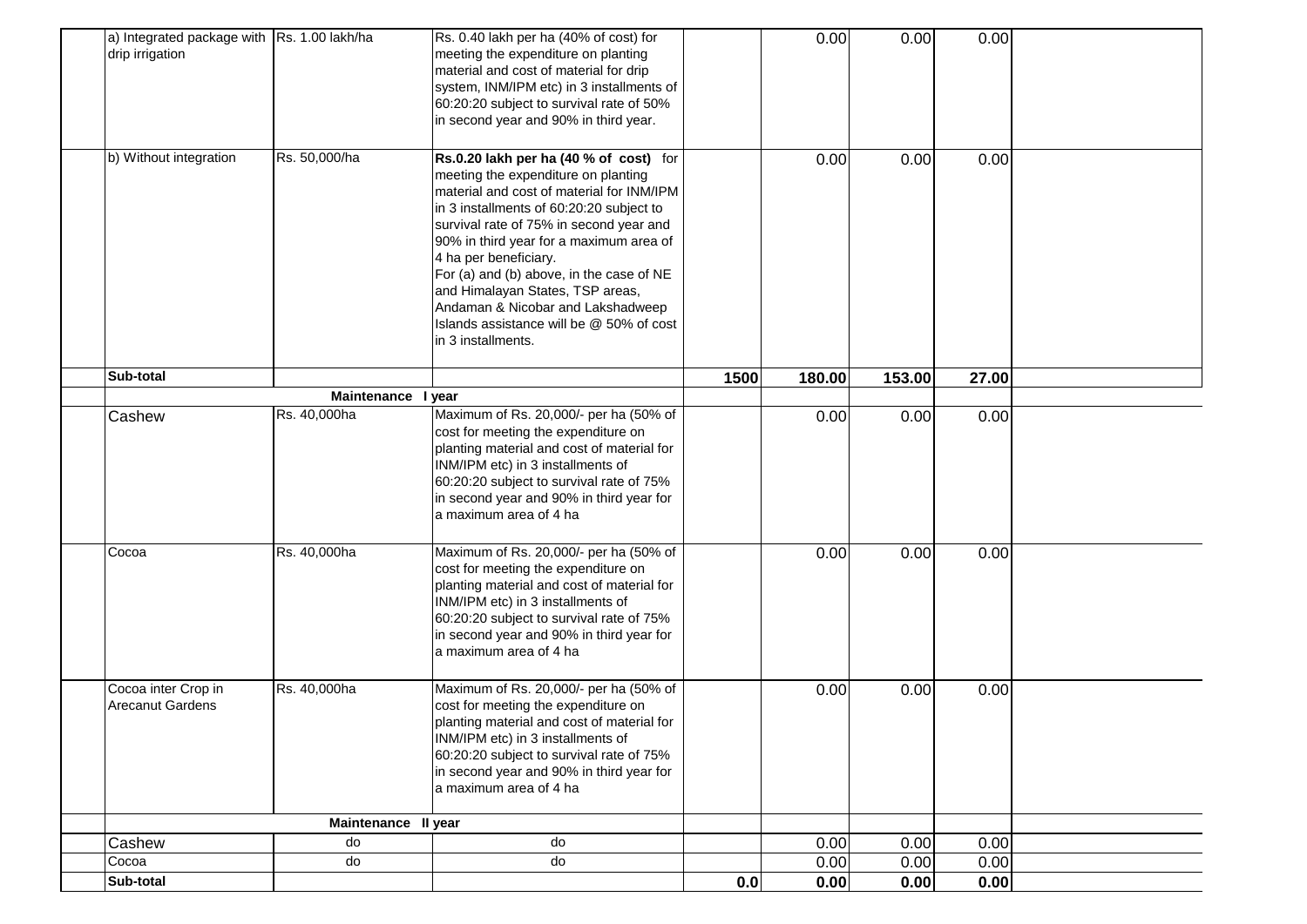|   | <b>Grand Total Area Expansion</b>                                                  |                                      |                                                                                                                                     | 5211.00       | 903.54  | 768.01  | 135.53 |                                                                                                                |
|---|------------------------------------------------------------------------------------|--------------------------------------|-------------------------------------------------------------------------------------------------------------------------------------|---------------|---------|---------|--------|----------------------------------------------------------------------------------------------------------------|
|   | <b>Grand Total Maintenance</b>                                                     |                                      |                                                                                                                                     | 3040.90       | 137.86  | 117.18  | 20.68  |                                                                                                                |
|   | <b>Mushrooms</b>                                                                   |                                      |                                                                                                                                     |               |         |         |        |                                                                                                                |
|   | <b>Production unit</b>                                                             |                                      |                                                                                                                                     |               |         |         |        |                                                                                                                |
|   | <b>Public Sector</b>                                                               | Rs. 20.00 lakh/ unit                 | 100% of the cost.                                                                                                                   |               | 0.00    | 0.00    | 0.00   |                                                                                                                |
|   | <b>Private Sector</b>                                                              | Rs. 20.00 lakh/ unit                 | 40% of cost for<br>private sector,<br>for<br>expenditure<br>meeting<br>the<br>on<br>infrastructure, as credit linked back           | 7.0           | 56.00   | 47.60   | 8.40   |                                                                                                                |
|   | Spawn making unit                                                                  |                                      |                                                                                                                                     |               |         |         |        |                                                                                                                |
|   | <b>Public Sector</b>                                                               | Rs. 15 lakh/ unit                    | 100% of the cost.                                                                                                                   |               | 0.00    | 0.00    | 0.00   |                                                                                                                |
|   | <b>Private Sector</b>                                                              | Rs. 15 lakh/ unit                    | 40% of cost for private sector, for<br>expenditure<br>meeting<br>the<br>on<br>infrastructure, as credit linked back<br>عطمط صياعهما | 1.0           | 6.00    | 5.10    | 0.90   |                                                                                                                |
|   | <b>Compost making unit</b>                                                         |                                      |                                                                                                                                     |               |         |         |        |                                                                                                                |
|   | <b>Public Sector</b>                                                               | Rs. 20.00 lakh/ unit                 | 100% of the cost.                                                                                                                   |               | 0.00    | 0.00    | 0.00   |                                                                                                                |
|   | <b>Private Sector</b>                                                              | Rs. 20.00 lakh/ unit                 | 40% of cost for private sector, for<br>meeting<br>the<br>expenditure<br>on<br>infrastructure, as credit linked back                 | 1.0           | 8.00    | 6.80    | 1.20   |                                                                                                                |
|   | <b>Sub-total mushrooms</b>                                                         |                                      |                                                                                                                                     | 9.00          | 70.00   | 59.50   | 10.50  |                                                                                                                |
| 5 | Rejuvenation/replacement Rs. 40,000/ha<br>of senile plantation<br>including Canopy |                                      | 50% of the total cost subject to a<br>maximum of Rs. 20,000/ha limited to two<br>ha per beneficiary.                                | 300           | 60.00   | 51.00   |        | 9.00 To be implemented as per guidelines<br>circulated                                                         |
|   | Sub-total                                                                          |                                      |                                                                                                                                     | 300           | 60.00   | 51.00   | 9.00   |                                                                                                                |
|   | <b>Creation of Water resources</b>                                                 |                                      |                                                                                                                                     |               |         |         |        |                                                                                                                |
|   | <b>Community tanks</b>                                                             |                                      |                                                                                                                                     |               |         |         |        |                                                                                                                |
|   |                                                                                    |                                      | i) Community tanks/on farm ponds/on farm water reservoirs with use of                                                               |               |         |         |        |                                                                                                                |
|   |                                                                                    |                                      | plastic/RCC lining - (10 ha. of command area, with pond size of 100m x 100m                                                         |               |         |         |        |                                                                                                                |
|   | plastic/RCC lining                                                                 |                                      | Community tanks/on farm ponds/on farm water reservoirs with use of                                                                  |               |         |         |        |                                                                                                                |
|   | Plain areas                                                                        | Rs. 20.00 lakh in plain<br>areas     | 100% of cost for 10 ha command                                                                                                      | $\mathcal{P}$ | 40.0    | 34.0    | 6.0    |                                                                                                                |
|   | Hilly areas.                                                                       | areas.                               | Rs. 25 lakh/ unit for Hilly 100% of cost for 10 ha command                                                                          |               | 0.00    | 0.00    | 0.00   |                                                                                                                |
|   | 20mx20mx3m                                                                         |                                      | ii) Water harvesting system for individuals- for storage of water in                                                                |               |         |         |        |                                                                                                                |
|   | Plain areas                                                                        | areas and                            | Rs. 1.50 lakh/unit in plain 50% of cost. Maintenance to be ensured<br>by the beneficiary.                                           | 2426          | 1819.5  | 1546.6  | 272.9  |                                                                                                                |
|   | Hilly areas.                                                                       | areas                                | Rs. 1.80 lakh/unit in hilly 50% of cost. Maintenance to be ensured<br>by the beneficiary.                                           |               | 0.00    | 0.00    | 0.00   |                                                                                                                |
|   | Sub-total                                                                          |                                      |                                                                                                                                     | 2428          | 1859.50 | 1580.58 | 278.93 |                                                                                                                |
| 5 |                                                                                    | Protected cultivation                |                                                                                                                                     |               |         |         |        |                                                                                                                |
|   | a) Green House structure                                                           |                                      |                                                                                                                                     |               |         |         |        |                                                                                                                |
|   | Fan & Pad system                                                                   | Rs. 1650/Sq.m (up<br>area 500 Sq. m) | to 50% of cost for a maximum area of 4000<br>sq. m per beneficiary.                                                                 | 0.40          | 33.00   | 28.05   |        | 4.95 Minutes of SLEC meeting to be<br>submitted along with details of<br>beneficiareis,<br>locaiton,<br>etc to |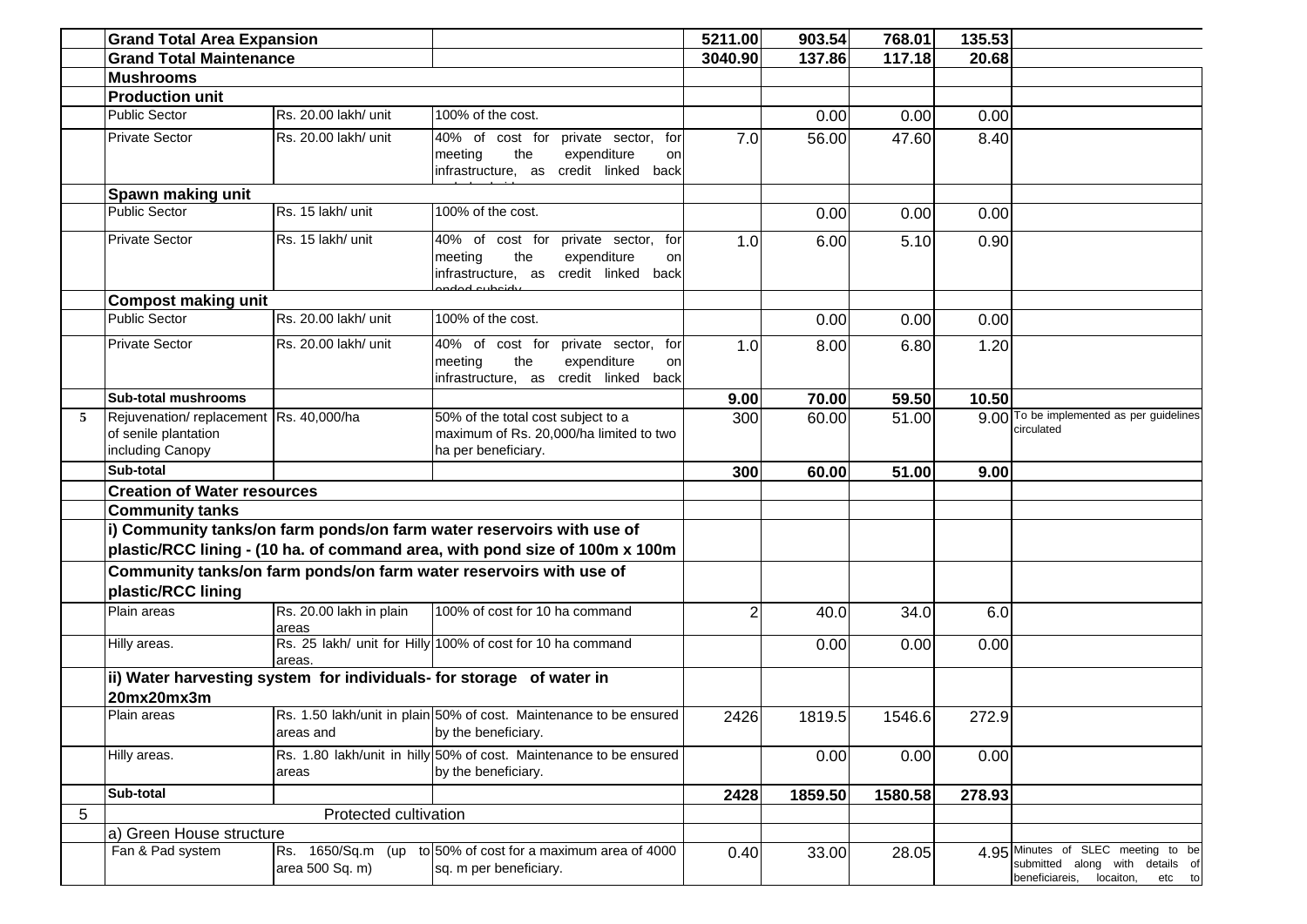| (b) Naturally ventilated system |                         |                                            |       |        |        |       |  |
|---------------------------------|-------------------------|--------------------------------------------|-------|--------|--------|-------|--|
| (i) Tubular structur            | Rs.1060/Sq.m            | 50% of the cost limited to 4000 Sq.m per   | 1.00  | 53.00  | 45.05  | 7.95  |  |
|                                 |                         | beneficiary.                               |       |        |        |       |  |
| (i) Tubular structur            | Rs. 935/Sq.m (>500 Sq.  | 50% of the cost limited to 4000 Sq.m per   | 1.00  | 46.75  | 39.74  | 7.01  |  |
|                                 | m up to 1008 Sq. m)     | beneficiary.                               |       |        |        |       |  |
| (i) Tubular structur            | Rs. 890/Sq. m (>1008    | 50% of the cost limited to 4000 Sq.m per   | 1.00  | 44.50  | 37.83  | 6.68  |  |
|                                 | Sq.m up to 2080 Sq. m)  | beneficiary.                               |       |        |        |       |  |
| (i) Tubular structur            | Rs. 844/Sq. m (>2080    | 50% of the cost limited to 4000 Sq.m per   | 1.00  | 42.20  | 35.87  | 6.33  |  |
|                                 | Sq. m up to 4000 Sq. m) | beneficiary.                               |       |        |        |       |  |
| ii) Wooden structure            | Rs. 540/Sq. m           | 50% of the cost limited to 20 units (each  | 0.00  | 0.00   | 0.00   | 0.00  |  |
|                                 |                         | unit not to exceed 200 Sq.m per            |       |        |        |       |  |
|                                 |                         | beneficiary).                              |       |        |        |       |  |
| ii) Wooden structure            | Rs. 621/Sq. m for hilly | 50% of the cost limited to 20 units (each  |       | 0.00   | 0.00   | 0.00  |  |
|                                 | areas                   | unit not to exceed 200 Sq.m per            |       |        |        |       |  |
|                                 |                         | beneficiary).                              |       |        |        |       |  |
| iii) Bamboo structure           | Rs. 450/Sq. m           | 50% of the cost limited to 20 units (each  | 1.00  | 22.50  | 19.13  | 3.38  |  |
|                                 |                         | unit should not exceed 200 Sqm per         |       |        |        |       |  |
|                                 |                         | beneficiarv.                               |       |        |        |       |  |
| iii) Bamboo structure           | Rs. 518/Sq. m for hilly | 50% of the cost limited to 20 units (each  |       | 0.00   | 0.00   | 0.00  |  |
|                                 | areas                   | unit should not exceed 200 Sqm per         |       |        |        |       |  |
|                                 |                         | beneficiary.                               |       |        |        |       |  |
| c) Plastic Mulching             |                         |                                            |       |        |        |       |  |
| <b>Plastic Mulching</b>         | Rs. 32,000/ha           | 50% of the total cost limited to 2 ha per  | 2000  | 320.00 | 272.00 | 48.00 |  |
|                                 |                         | beneficiary.                               |       |        |        |       |  |
| <b>Plastic Mulching</b>         | Rs. 36,800/ha for hilly | 50% of the total cost limited to 2 ha per  |       | 0.00   | 0.00   | 0.00  |  |
|                                 | areas                   | beneficiary.                               |       |        |        |       |  |
| d) Shade Net House              |                         |                                            |       |        |        |       |  |
| i) Tubular structure            | Rs. 710/Sq.m            | 50% of cost limited to 4000 Sq.m per       | 17.50 | 621.25 | 528.06 | 93.19 |  |
|                                 |                         | beneficiary.                               |       |        |        |       |  |
| i) Tubular structure            | Rs. 816/Sq.m for hilly  | 50% of cost limited to 4000 Sq.m per       |       | 0.00   | 0.00   | 0.00  |  |
|                                 | areas                   | beneficiary.                               |       |        |        |       |  |
| ii) Wooden structure            | Rs. 492/Sq.m            | 50% of cost limited to 20 units<br>(each   |       | 0.00   | 0.00   | 0.00  |  |
|                                 |                         | unit not to exceed 200 Sq.m) per           |       |        |        |       |  |
|                                 |                         | beneficiary.                               |       |        |        |       |  |
| ii) Wooden structure            | Rs. 566/Sq.m for hilly  | 50% of cost limited to 20 units<br>(each   |       | 0.00   | 0.00   | 0.00  |  |
|                                 | areas                   | unit not to exceed 200 Sq.m) per           |       |        |        |       |  |
|                                 |                         | beneficiary.                               |       |        |        |       |  |
| iii) Bamboo structure           | Rs.360/Sq.m             | 50% of cost limited to 20 units (each unit | 0.40  | 7.20   | 6.12   | 1.08  |  |
|                                 |                         | not to exceed<br>200 sq. m) per            |       |        |        |       |  |
|                                 |                         | beneficiary.                               |       |        |        |       |  |
| iii) Bamboo structure           | Rs. 414/Sq. m for hilly | 50% of cost limited to 20 units (each unit |       | 0.00   | 0.00   | 0.00  |  |
|                                 | areas                   | not to exceed<br>200 sq. m) per            |       |        |        |       |  |
|                                 |                         | beneficiary.                               |       |        |        |       |  |
| <b>Plastic Tunnels</b>          | Rs. 60/Sq.m             | 50% of cost limited 1000 sq. m per         |       | 1.50   | 1.28   | 0.23  |  |
|                                 |                         | beneficiarv.                               |       |        |        |       |  |
| <b>Plastic Tunnels</b>          | Rs.75/Sq.m for hilly    | 50% of cost limited 1000 sq. m per         |       | 0.00   | 0.00   | 0.00  |  |
|                                 | areas.                  | beneficiary.                               |       |        |        |       |  |
| Walk in tunnels                 | Rs. 600/ Sq.m           | 50% of the cost limited to 4000 sq.m.      |       | 15.00  | 12.75  | 2.25  |  |
|                                 |                         | (each unit not to exceed 800 Sq. m per     |       |        |        |       |  |
|                                 |                         | beneficiary).                              |       |        |        |       |  |
| e) Anti Bird/Anti Hail Nets     | Rs.35/- per Sq.m        | 50% of cost limited to 5000 Sq.m per       |       | 0.88   | 0.74   | 0.13  |  |
|                                 |                         | beneficiary.                               |       |        |        |       |  |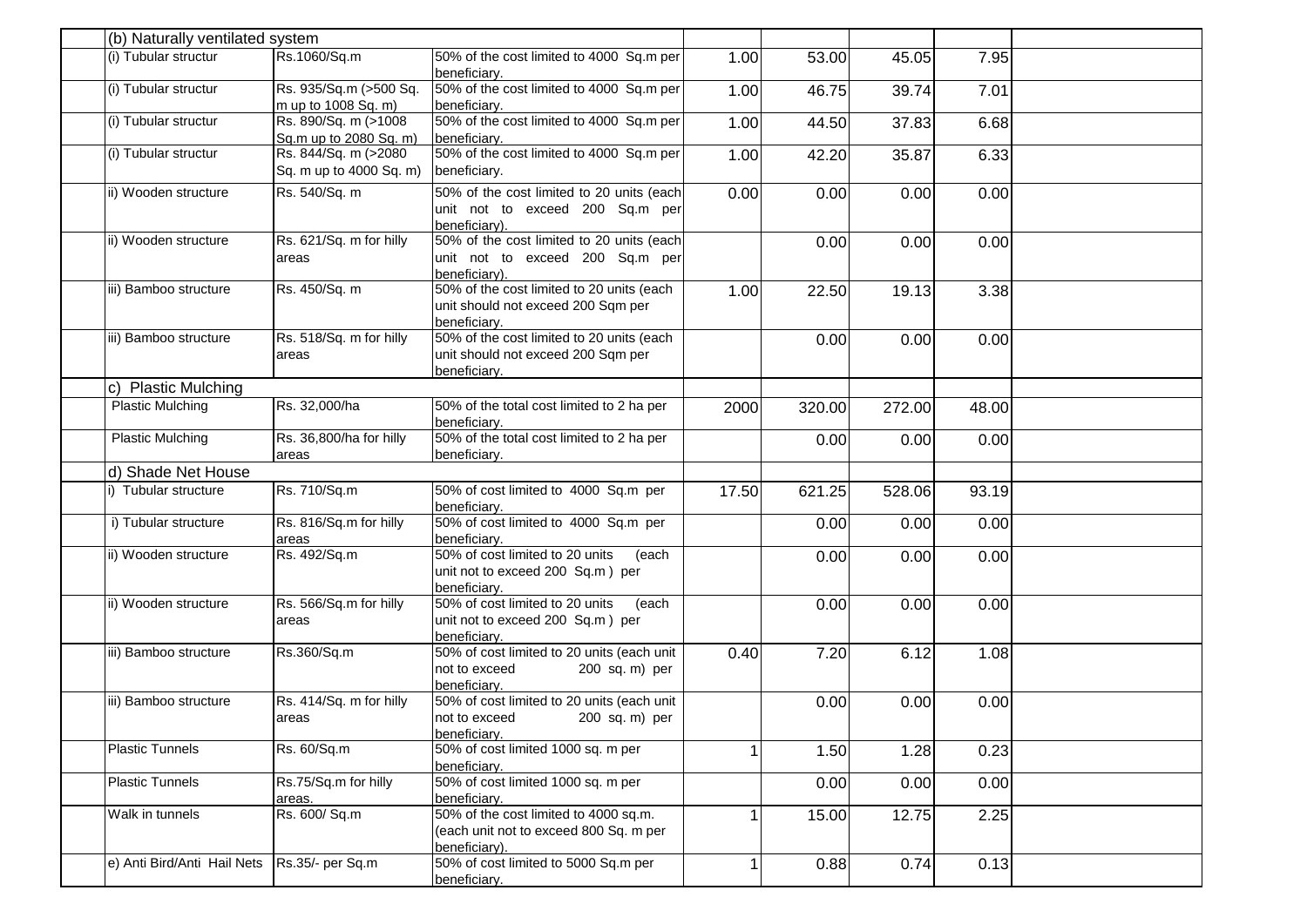|   | f) Cost of planting material   Rs.140/Sq. m<br>& cultivation of high value<br>vegetables grown in poly<br>house          |               | 50% of cost limited to 4000 Sq.m per<br>beneficiary.                                                                                                                                                                                                                           |      | 7.00   | 5.95    | 1.05   |                                                                                                               |
|---|--------------------------------------------------------------------------------------------------------------------------|---------------|--------------------------------------------------------------------------------------------------------------------------------------------------------------------------------------------------------------------------------------------------------------------------------|------|--------|---------|--------|---------------------------------------------------------------------------------------------------------------|
|   | g) Cost of planting material Rs. 700/Sq.m<br>& cultivation of Orchid &<br>Anthurium under poly<br>house/shade net house. |               | 50% of cost limited to 4000 Sq. m per<br>beneficiary.                                                                                                                                                                                                                          |      | 35.00  | 29.75   | 5.25   |                                                                                                               |
|   | h) Cost of planting material<br>& cultivation of Carnation &<br>Gerbera under poly<br>house/shade net house.             | Rs. 610/Sq.m  | 50% of cost limited to 4000 Sq. m per<br>beneficiary.                                                                                                                                                                                                                          |      | 30.50  | 25.93   | 4.58   |                                                                                                               |
|   | i) Cost of planting material Rs. 426/Sq.m<br>& cultivation of Rose and<br>lilum under poly<br>house/shade net house      |               | 50% of cost limited to 4000 Sq. m per<br>beneficiary.                                                                                                                                                                                                                          |      | 21.30  | 18.11   | 3.20   |                                                                                                               |
|   | Sub-total protected cultivation                                                                                          |               |                                                                                                                                                                                                                                                                                | 2029 | 1301.6 | 1106.34 | 195.24 |                                                                                                               |
| 6 |                                                                                                                          |               | Promotion of Integrated Nutrient Management(INM)/ Integrated Pest                                                                                                                                                                                                              |      |        |         |        |                                                                                                               |
|   | Promotion of IPM                                                                                                         | Rs. 4000/ha   | 30% of cost subject to a maximum of Rs<br>1200/ha limited to 4.00 ha/ beneficiary.                                                                                                                                                                                             | 2125 | 25.50  | 21.68   |        | 3.83 To be need based and taken up after<br>identifying problem of pest / disease<br>and nutrient deficiency. |
|   | Sub-total INM / IPM                                                                                                      |               |                                                                                                                                                                                                                                                                                | 2125 | 25.50  | 21.68   | 3.83   |                                                                                                               |
|   | <b>Adoption Organic Farming</b>                                                                                          |               |                                                                                                                                                                                                                                                                                |      |        |         |        |                                                                                                               |
|   | (i) Adoption of Organic<br>Farming. 1st Year (ha)                                                                        | Rs. 20,000/ha | 50% of cost limited to Rs.10000/ha for a<br>maximum area of 4 ha. per beneficiary,<br>spread over a period of 3 years involving<br>an assistance of Rs.4000/- in first year<br>and Rs.3000/- each in second & third<br>year. The programme to be linked with<br>certification. | 5000 | 200.00 | 170.00  |        | 30.00 Project to be submitted                                                                                 |
|   | 2nd Year                                                                                                                 | Rs. 20,000/ha | 50% of cost limited to Rs.10000/ha for a<br>maximum area of 4 ha. per beneficiary,<br>spread over a period of 3 years involving<br>an assistance of Rs.4000/- in first year<br>and Rs.3000/- each in second & third<br>year. The programme to be linked with<br>certification. | 5000 | 150.00 | 127.50  | 22.50  |                                                                                                               |
|   | 3rd Year                                                                                                                 | Rs. 20,000/ha | 50% of cost limited to Rs.10000/ha for a<br>maximum area of 4 ha. per beneficiary,<br>spread over a period of 3 years involving<br>an assistance of Rs.4000/- in first year<br>and Rs.3000/- each in second & third<br>year. The programme to be linked with<br>certification. | 7000 | 210.00 | 178.50  | 31.50  |                                                                                                               |
|   | (ii) Organic Certification (no)                                                                                          |               |                                                                                                                                                                                                                                                                                |      |        |         |        |                                                                                                               |
|   | 1st Year (ha)                                                                                                            | Project based | Rs. 5 lakh for a cluster of 50 ha which will<br>include Rs.1.50 lakh in first year, Rs.<br>1.50 lakh in second year and Rs. 2.00<br>lakh in third year.                                                                                                                        | 5000 | 150.00 | 127.50  |        | 22.50 Project to be submitted                                                                                 |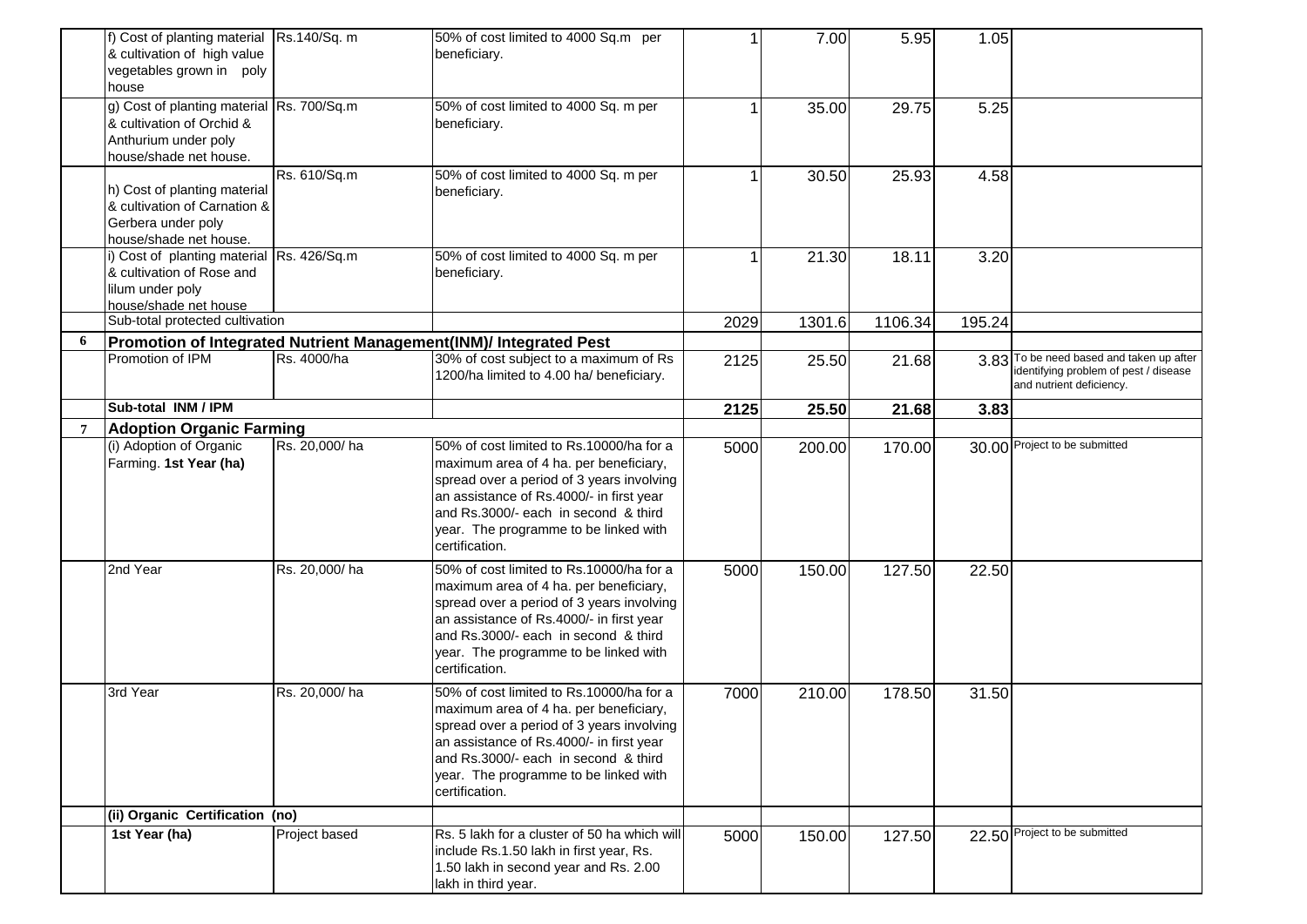|                  | 2nd Year                                                                                             | Project based                                                                             | Rs. 5 lakh for a cluster of 50 ha which will<br>include Rs.1.50 lakh in first year, Rs.<br>1.50 lakh in second year and Rs. 2.00<br>lakh in third year.                                                                                                   | 5000     | 150.00  | 127.50       | 22.50    |                                                                                            |
|------------------|------------------------------------------------------------------------------------------------------|-------------------------------------------------------------------------------------------|-----------------------------------------------------------------------------------------------------------------------------------------------------------------------------------------------------------------------------------------------------------|----------|---------|--------------|----------|--------------------------------------------------------------------------------------------|
|                  | 3rd Year                                                                                             | Project based                                                                             | Rs. 5 lakh for a cluster of 50 ha which will<br>include Rs.1.50 lakh in first year, Rs.<br>1.50 lakh in second year and Rs. 2.00<br>lakh in third year.                                                                                                   | 7000     | 280.00  | 238.00       | 42.00    |                                                                                            |
|                  | iii) Vermi compost Units /organic input production unit                                              |                                                                                           |                                                                                                                                                                                                                                                           |          |         |              |          |                                                                                            |
|                  | i) Vermi compost Units                                                                               | Rs.1,00,000/ unit for<br>permanent structure and<br>Rs. 16,000/unit for HDPE<br>Vermibed. | 50% of cost conforming to the size of the<br>unit of 30'x8'x2.5' dimension of<br>permanent structure to be administered<br>on pro-rata basis. 50% of cost<br>conforming to the size of 96 cft<br>(12'x4'x2') and IS 15907:2010 to be                      | 12       | 6.00    | 5.10         |          | 0.90 Designs para meter of HDPE beds<br>will conformer to BIS standards (IS<br>15907:2010) |
|                  | ii) Vermibeds                                                                                        | do                                                                                        | do                                                                                                                                                                                                                                                        | 6250     | 500.00  | 425.00       | 75.00    |                                                                                            |
|                  | Sub-total                                                                                            |                                                                                           |                                                                                                                                                                                                                                                           | 40262.00 | 1646.00 | 1399.10      | 246.90   |                                                                                            |
|                  | <b>Certification for Good</b><br><b>Agricultural Practices</b><br>(GAP), Including<br>infrastructure | Rs. 10,000/ha                                                                             | 50% of the cost for maximum of<br>4ha/beneficiary.                                                                                                                                                                                                        |          | 0.00    | 0.00         | 0.00     |                                                                                            |
|                  | <b>Centre of Excellence for</b><br>Horticulture                                                      | Rs.1000.00 lakh/ centre                                                                   | 100% of cost to public sector. This can<br>be established through bi-lateral co-<br>operation also.                                                                                                                                                       | 1        | 700.00  | 595.00       | 105.00   |                                                                                            |
| 8                | Pollination support through beekeeping                                                               |                                                                                           |                                                                                                                                                                                                                                                           |          |         |              |          |                                                                                            |
|                  | Production of nucleus<br>stock (Public sector)                                                       | Rs. 20.00 lakh                                                                            | 100% of the cost.                                                                                                                                                                                                                                         |          | 0.00    | 0.00         | 0.00     |                                                                                            |
|                  | Production of bee<br>colonies by bee breeder                                                         | Rs. 10.00 lakh                                                                            | 40% of cost for producing min. of 2000<br>colonies / year                                                                                                                                                                                                 |          | 0.00    | 0.00         | 0.00     |                                                                                            |
|                  | Honey bee colony                                                                                     | Rs.2000/colony of 8<br>frames                                                             | 40% of cost limited to 50 colonies /<br>beneficiary.                                                                                                                                                                                                      | 100      | 0.80    | 0.68         | 0.12     |                                                                                            |
|                  | Hives                                                                                                | Rs 2000/ per hive.                                                                        | 40% of cost limited to 50 colonies /<br>beneficiary.                                                                                                                                                                                                      | 100      | 0.80    | 0.68         | 0.12     |                                                                                            |
|                  | Equipment including<br>honey extractor (4 frame),<br>food grade container (30                        | Rs. 20,000/set                                                                            | 40% of the cost limited to one set per<br>beneficiary.                                                                                                                                                                                                    |          | 0.00    | 0.00         | 0.00     |                                                                                            |
|                  | Sub-total                                                                                            |                                                                                           |                                                                                                                                                                                                                                                           | 200      | 1.60    | $\mathbf{1}$ | $\bf{0}$ |                                                                                            |
| $\boldsymbol{Q}$ | <b>Horticulture Mechanization</b>                                                                    |                                                                                           |                                                                                                                                                                                                                                                           |          |         |              |          |                                                                                            |
|                  | i) Tractor (upto 20 PTO<br>HP)                                                                       |                                                                                           |                                                                                                                                                                                                                                                           |          |         |              |          |                                                                                            |
|                  | a) general category<br>farmers                                                                       | 3.00 lakh/unit                                                                            | 25% of cost, subject to a maximum of Rs.<br>0.75 lakh/unit for general category<br>farmers, and in the case if SC, ST, Small<br>& Marginal famers, women farmers and<br>beneficiaries in NE states, 35% of cost,<br>subject to a maximum of Rs. 1.00 lakh | 100      | 75.00   | 63.75        | 11.25    |                                                                                            |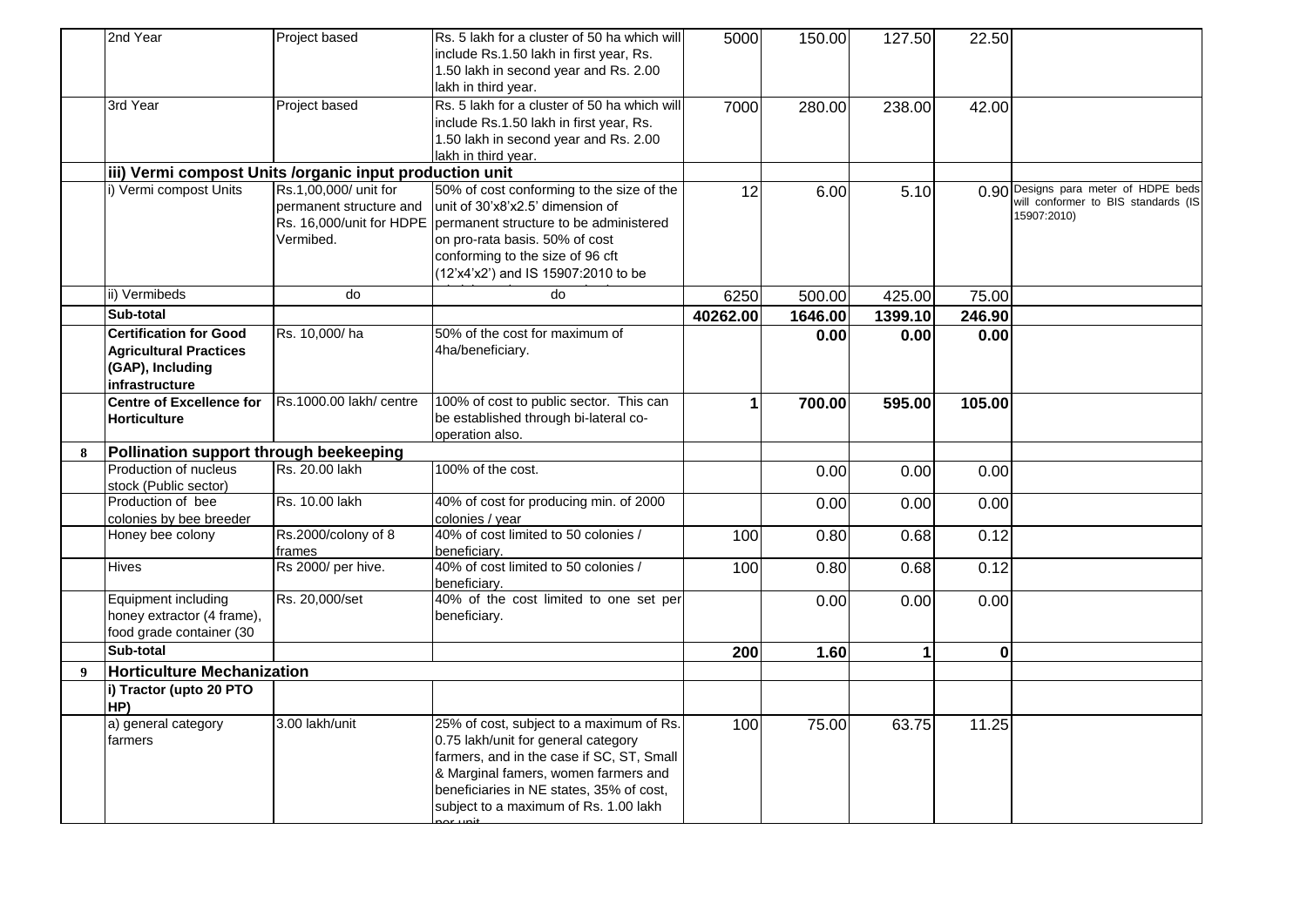|    | b) SC, ST, Small &                                  | 3.00 lakh/unit             | 25% of cost, subject to a maximum of Rs.                            | 243 | 243.00 | 206.55 | 36.45 |                                     |
|----|-----------------------------------------------------|----------------------------|---------------------------------------------------------------------|-----|--------|--------|-------|-------------------------------------|
|    | Marginal famers, women                              |                            | 0.75 lakh/unit for general category                                 |     |        |        |       |                                     |
|    | farmers                                             |                            | farmers, and in the case if SC, ST, Small                           |     |        |        |       |                                     |
|    |                                                     |                            | & Marginal famers, women farmers and                                |     |        |        |       |                                     |
|    |                                                     |                            | beneficiaries in NE states, 35% of cost,                            |     |        |        |       |                                     |
|    |                                                     |                            | subject to a maximum of Rs. 1.00 lakh                               |     |        |        |       |                                     |
|    | ii) Power Tiller                                    |                            |                                                                     |     |        |        |       |                                     |
|    |                                                     |                            |                                                                     |     |        |        |       | In liew of Power/Hydraulic operated |
|    | a) Power tiller (below 8                            | 1.00 lakh per unit         | Subject to a maximum of Rs.0.40                                     | 250 | 100.00 | 85.00  | 15.00 | machines/tools                      |
|    | BHP)                                                |                            | lakh/unit for general category farmers,                             |     |        |        |       |                                     |
|    |                                                     |                            | and in the case if SC, ST, Small &                                  |     |        |        |       |                                     |
|    |                                                     |                            | Marginal farmers, women farmers and                                 |     |        |        |       |                                     |
|    |                                                     |                            | beneficiaries in NE states, subject of a                            |     |        |        |       |                                     |
|    |                                                     |                            | maximum of Rs. 0.50 lakh/unit.                                      |     |        |        |       |                                     |
|    | iv) Self-propelled Horticulture Machinery           |                            |                                                                     |     |        |        |       |                                     |
|    |                                                     |                            |                                                                     |     |        |        |       |                                     |
|    | a) general category                                 | 2.50 lakh per unit         | Subject to a maximum of Rs. 1.00                                    |     | 4.00   | 3.40   | 0.60  |                                     |
|    | farmers                                             |                            | lakh/unit for general category farmers,                             |     |        |        |       |                                     |
|    |                                                     |                            | and in the case if SC, ST, Small &                                  |     |        |        |       |                                     |
|    |                                                     |                            | Marginal farmers, women farmers and                                 |     |        |        |       |                                     |
|    |                                                     |                            | beneficiaries in NE states, subject of a                            |     |        |        |       |                                     |
|    |                                                     |                            | maximum of Rs. 1.25 lakh/unit.                                      |     |        |        |       |                                     |
|    | b) SC, ST, Small &                                  | 2.50 lakh per unit         | Subject to a maximum of Rs. 1.00                                    | 8   | 10.00  | 8.50   | 1.50  |                                     |
|    | Marginal famers, women                              |                            | lakh/unit for general category farmers,                             |     |        |        |       |                                     |
|    | farmers                                             |                            | and in the case if SC, ST, Small &                                  |     |        |        |       |                                     |
|    |                                                     |                            | Marginal farmers, women farmers and                                 |     |        |        |       |                                     |
|    |                                                     |                            | beneficiaries in NE states, subject of a                            |     |        |        |       |                                     |
|    | v) Import of new machines Rs. 50.00 lakh per unit   |                            | maximum of Rs. 1.25 lakh/unit.<br>100% of the total cost.           |     | 50.00  | 42.50  | 7.50  |                                     |
|    | & tools for horticulture for                        |                            |                                                                     |     |        |        |       |                                     |
|    | demonstration<br>purpose                            |                            |                                                                     |     |        |        |       |                                     |
|    | (Public sector)                                     |                            |                                                                     |     |        |        |       |                                     |
|    |                                                     |                            |                                                                     |     |        |        |       |                                     |
|    | Sub-total                                           |                            |                                                                     | 606 | 482.00 | 409.70 | 72.30 | 7.50 Public Sector                  |
|    | <b>Technology</b>                                   | Rs. 25.00 lakh             | 75 % of cost in farmers' field and 100%                             |     | 50.00  | 42.50  |       |                                     |
|    | <b>Dissemination through</b><br>demonstration/Front |                            | of cost in farms belonging to Public<br>Sector, SAUs etc. No change |     |        |        |       |                                     |
|    |                                                     |                            |                                                                     |     |        |        |       |                                     |
|    | <b>Line Demonstration</b>                           |                            |                                                                     |     |        |        |       |                                     |
|    | (FLD)                                               |                            |                                                                     |     |        |        |       |                                     |
|    | <b>Technology</b>                                   | Rs. 25.00 lakh             | 75 % of cost in farmers' field and 100%                             |     | 75.00  | 63.75  |       | 11.25 Farmer's Field                |
|    | <b>Dissemination through</b>                        |                            | of cost in farms belonging to Public                                |     |        |        |       |                                     |
|    | demonstration/ Front<br><b>Line Demonstration</b>   |                            | Sector, SAUs etc. No change                                         |     |        |        |       |                                     |
|    | (FLD)                                               |                            |                                                                     |     |        |        |       |                                     |
| 10 | Human Resource Development (HRD)                    |                            |                                                                     |     |        |        |       |                                     |
|    | HRD for Supervisors &                               | Rs. 20.00 lakh / unit      | 100% of the cost in first year. In                                  |     | 20.00  | 17.00  | 3.00  |                                     |
|    | Entrepreneurs                                       |                            | subsequent years, cost of infrastructure                            |     |        |        |       |                                     |
|    |                                                     |                            | not to be claimed.                                                  |     |        |        |       |                                     |
|    | <b>HRD</b> for Gardeners                            | Rs. 15.00 lakh / unit      | 100% of the cost.                                                   | 3   | 45.00  | 38.25  | 6.75  |                                     |
|    |                                                     | <b>Training of farmers</b> |                                                                     |     |        |        |       |                                     |
|    |                                                     |                            |                                                                     |     |        |        |       |                                     |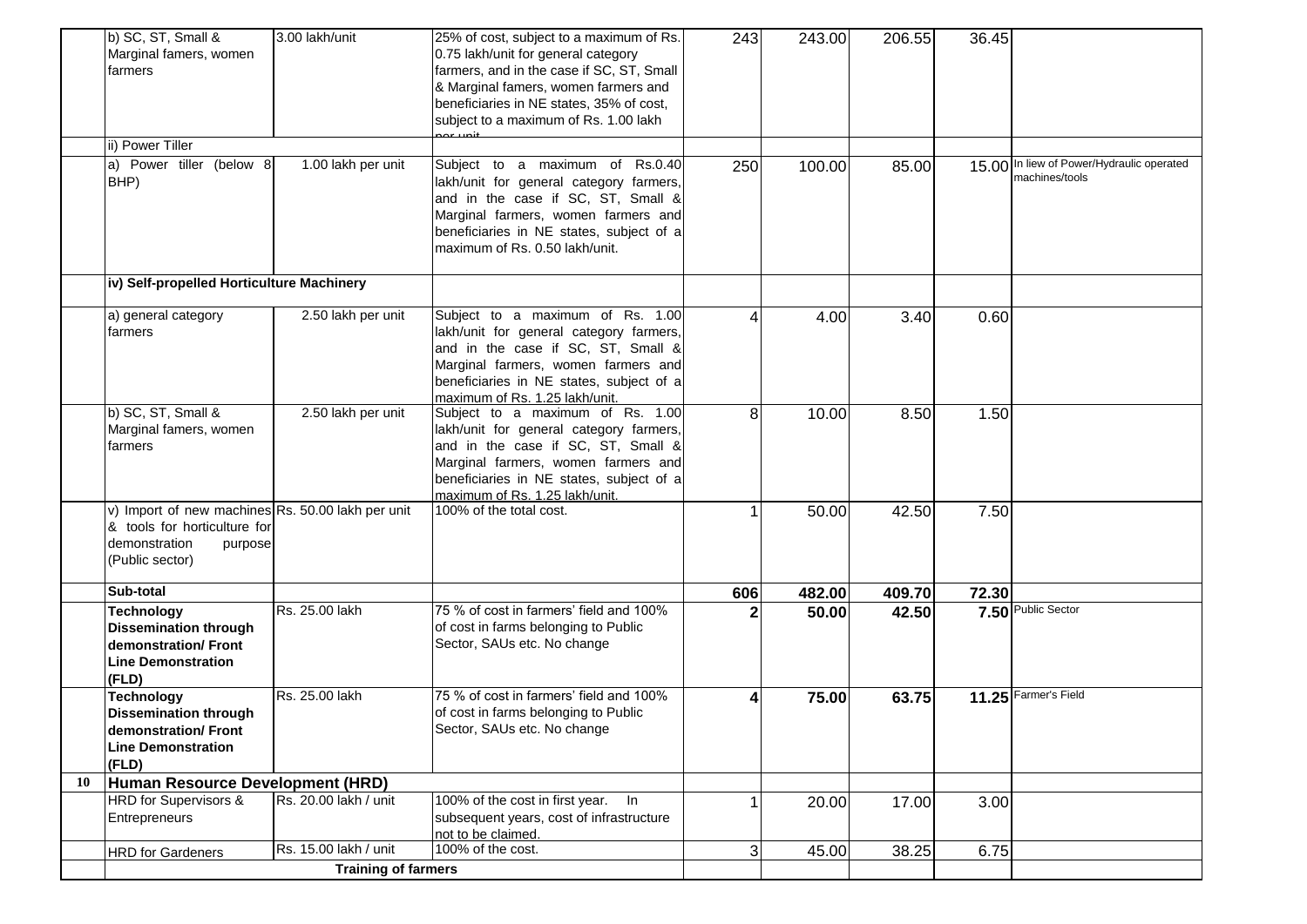|    | Within the State                                                                                                                                  | Rs. 1000/day per farmer                                    | 100% of the cost.                                                                                                                                         | 600  | 6.00   | 5.10   | 0.90  |                                                                                                    |
|----|---------------------------------------------------------------------------------------------------------------------------------------------------|------------------------------------------------------------|-----------------------------------------------------------------------------------------------------------------------------------------------------------|------|--------|--------|-------|----------------------------------------------------------------------------------------------------|
|    |                                                                                                                                                   | including transport                                        |                                                                                                                                                           |      |        |        |       |                                                                                                    |
|    | Outside the state                                                                                                                                 | Project based as per<br>actual.                            | 100% of the cost.                                                                                                                                         | 300  | 15.00  | 12.75  | 2.25  |                                                                                                    |
|    | (e) Exposure visit of farmers                                                                                                                     |                                                            |                                                                                                                                                           |      |        |        |       |                                                                                                    |
|    | <b>Outside the State</b>                                                                                                                          | Project based as per<br>actual.                            | 100% of the cost.                                                                                                                                         | 300  | 15.00  | 12.75  | 2.25  |                                                                                                    |
|    | Outside India                                                                                                                                     |                                                            | Rs. 4.00 lakh / participant Project Based. 100% of air/rail travel<br>cost.                                                                               | 5.00 | 20.00  | 17.00  |       | 3.00 Project to be submitted                                                                       |
|    |                                                                                                                                                   |                                                            | Training / study tour of technical staff/ field functionaries                                                                                             |      |        |        |       |                                                                                                    |
|    | Within the State                                                                                                                                  | Rs.300/day per<br>participant plus TA/DA,<br>as admissible | 100% of the cost.                                                                                                                                         | 500  | 6.00   | 5.10   | 0.90  |                                                                                                    |
|    | Study tour to progressive<br>States/ units (group of<br>minimum 5 participants)                                                                   | Rs.800/day per<br>participant plus TA/DA,<br>as admissible | 100% of the cost.                                                                                                                                         | 10   | 5.00   | 4.25   |       | $0.75$ Lump sum                                                                                    |
|    | Outside India                                                                                                                                     | Rs. 6.00 lakh / participant                                | 100% of the cost on actual basis.                                                                                                                         | 10   | 60.00  | 51.00  |       | 9.00 Project to be submitted                                                                       |
|    | Sub-total                                                                                                                                         |                                                            |                                                                                                                                                           | 1729 | 192.00 | 163.20 | 28.80 |                                                                                                    |
| 11 |                                                                                                                                                   | <b>INTEGRATED POST HARVEST MANAGEMENT</b>                  |                                                                                                                                                           |      |        |        |       |                                                                                                    |
|    | Pack house / On farm                                                                                                                              | Rs. 4.00 lakh/unit with                                    | 50% of the capital cost.                                                                                                                                  | 350  | 700.00 | 595.00 |       | 105.00 Minutes of SLEC meeting to be                                                               |
|    | collection & storage unit                                                                                                                         | size of 9Mx6M                                              |                                                                                                                                                           |      |        |        |       | submitted along with details of<br>beneficiareis, locaiton, etc to<br>facilitate release of funds. |
|    | Integrated pack house with Rs. 50.00 lakh per unit<br>facilities for conveyer belt,<br>sorting, grading units,<br>washing, drying and<br>weiahina | with size of 9Mx18M                                        | Credit linked back-ended subsidy @ 35%<br>of the cost of project in general areas<br>and 50% of cost in case Hilly &<br>Scheduled areas, per beneficiary. |      | 122.50 | 104.13 | 18.38 |                                                                                                    |
|    | Pre-cooling unit                                                                                                                                  | Rs. 25.00 lakh / unit with<br>capacity of<br>6MT.          | Credit linked back-ended subsidy @ 35%<br>of the cost of project in general areas<br>and 50% of cost in case Hilly &<br>Scheduled areas, per beneficiary. | 40   | 350.00 | 297.50 | 52.50 |                                                                                                    |
|    | Cold room (staging)                                                                                                                               | Rs. 15.00 lakh/ unit of 30<br>MT capacity                  | Credit linked back-ended subsidy @ 35%<br>of the cost of project in general areas<br>and 50% of cost in case Hilly &<br>Scheduled areas, per beneficiary. | 10   | 52.50  | 44.63  | 7.88  |                                                                                                    |
|    | Mobile pre- cooling unit                                                                                                                          | Rs. 25.00 lakh                                             | Credit linked back-ended subsidy @ 35%<br>of the cost of project in general areas<br>and 50% of cost in case Hilly &<br>Scheduled areas, per beneficiary. | 10   | 87.50  | 74.38  | 13.13 |                                                                                                    |
|    | Cold Storage (Construction, Expansion and Modernisation)                                                                                          |                                                            |                                                                                                                                                           |      |        |        |       |                                                                                                    |
|    | i) Cold storage units Type                                                                                                                        | Rs. 8,000/MT, (max                                         | Credit linked back-ended subsidy @ 35%                                                                                                                    |      | 140.00 | 119.00 | 21.00 |                                                                                                    |
|    | 1 - basic mezzanine<br>structure with large                                                                                                       | 5,000 MT capacity)                                         | of the cost of project in general areas<br>and 50% of cost in case Hilly &                                                                                |      |        |        |       |                                                                                                    |
|    | chamber (of >250 MT) type<br>with single temperature                                                                                              |                                                            | Scheduled areas, per beneficiary.                                                                                                                         |      |        |        |       |                                                                                                    |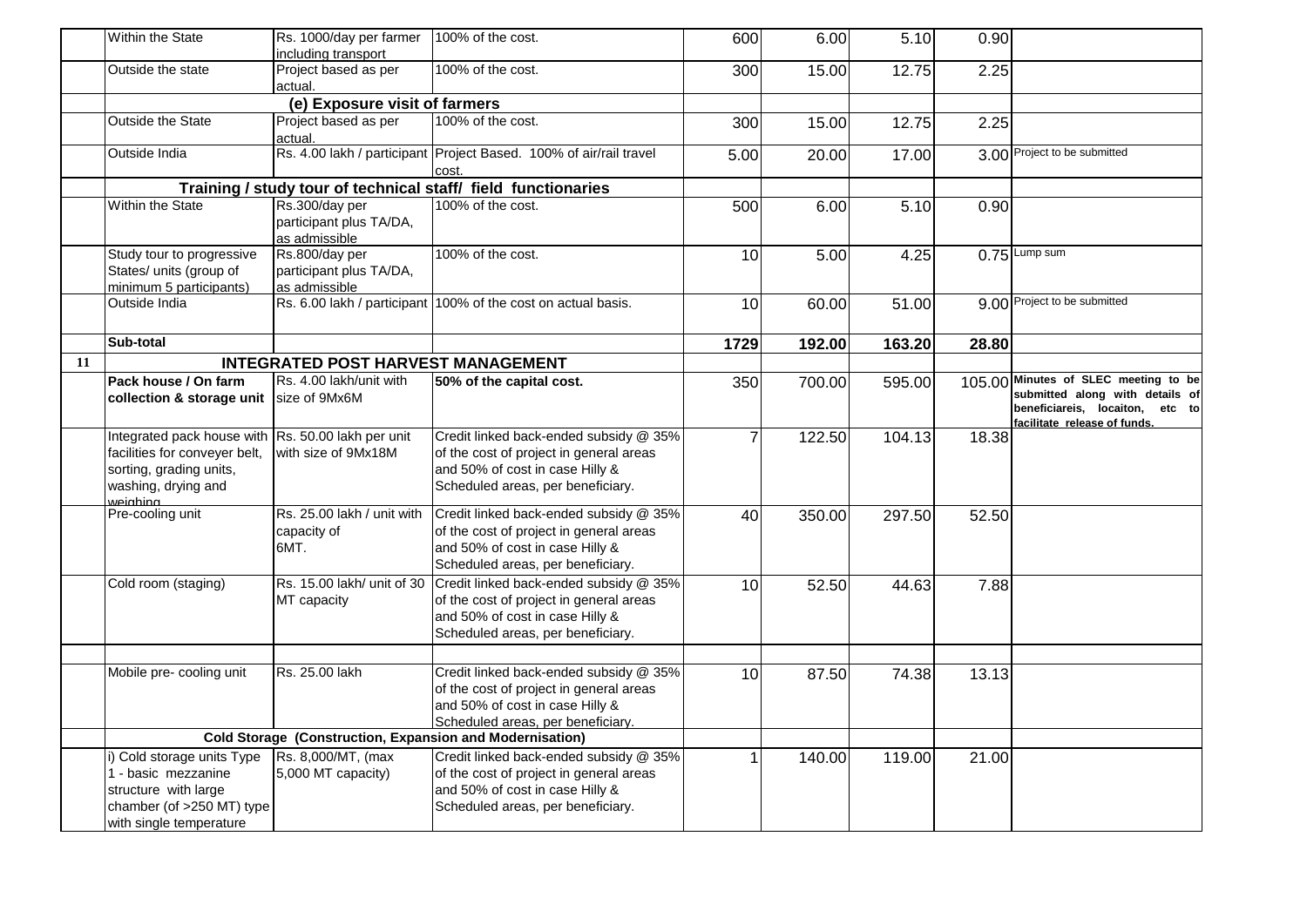| ii) Cold Storage Unit Type                     | Rs. 10,000/MT, (max         | Credit linked back-ended subsidy @ 35%                                                       |     | 0.00   | 0.00   | 0.00  |                                                                      |
|------------------------------------------------|-----------------------------|----------------------------------------------------------------------------------------------|-----|--------|--------|-------|----------------------------------------------------------------------|
| 2 - PEB structure for                          | 5,000 MT capacity)          | of the cost of project in general areas                                                      |     |        |        |       |                                                                      |
| multiple temperature and                       |                             | and 50% of cost in case Hilly &                                                              |     |        |        |       |                                                                      |
| product use, more than 6                       |                             | Scheduled areas, per beneficiary.                                                            |     |        |        |       |                                                                      |
|                                                |                             |                                                                                              |     |        |        |       |                                                                      |
| chambers (of $<$ 250 MT)                       |                             |                                                                                              |     |        |        |       |                                                                      |
| and basic material handling                    |                             |                                                                                              |     |        |        |       |                                                                      |
| equipment.                                     |                             |                                                                                              |     |        |        |       |                                                                      |
|                                                |                             | iii) Cold Storage Units Type Additional Rs. 10,000/MT Credit linked back-ended subsidy @ 35% |     |        |        |       |                                                                      |
|                                                |                             |                                                                                              |     | 0.00   | 0.00   | 0.00  |                                                                      |
| 2 with add on technology                       |                             | for add on components of of the cost of project in general areas                             |     |        |        |       |                                                                      |
| for Controlled Atmosphere                      | controlled atmosphere       | and 50% of cost in case Hilly &                                                              |     |        |        |       |                                                                      |
|                                                | technology. Details are     | Scheduled areas, per beneficiary.                                                            |     |        |        |       |                                                                      |
|                                                | as per Appendix - II        |                                                                                              |     |        |        |       |                                                                      |
|                                                |                             |                                                                                              |     |        |        |       |                                                                      |
| Technology induction and                       | Max Rs. 250.00 lakh for     | Credit linked back-ended subsidy @ 35%                                                       | 10  | 350.00 | 297.50 | 52.50 |                                                                      |
| modernisation of cold-                         | modernization of PLC        | of the cost of project in general areas                                                      |     |        |        |       |                                                                      |
| chain                                          | equipment, packaging        | and 50% of cost in case Hilly &                                                              |     |        |        |       |                                                                      |
|                                                | lines, dock levelers,       | Scheduled areas, per beneficiary.                                                            |     |        |        |       |                                                                      |
|                                                | advanced graders,           |                                                                                              |     |        |        |       |                                                                      |
|                                                | alternate technologies,     |                                                                                              |     |        |        |       |                                                                      |
|                                                | stacking systems,           |                                                                                              |     |        |        |       |                                                                      |
|                                                | modernization of            |                                                                                              |     |        |        |       |                                                                      |
|                                                | insulation and              |                                                                                              |     |        |        |       |                                                                      |
|                                                | refrigeration, etc. Details |                                                                                              |     |        |        |       |                                                                      |
|                                                |                             |                                                                                              |     |        |        |       |                                                                      |
|                                                | are in Appendix-II          |                                                                                              |     |        |        |       |                                                                      |
| C.A/M.A. Storage units -                       |                             | Rs. 32,000/ MT for 5000 Credit linked back-ended subsidy @40%                                |     | 0.00   | 0.00   | 0.00  |                                                                      |
|                                                | MT capacity                 | of the cost of project in General areas.                                                     |     |        |        |       |                                                                      |
|                                                |                             |                                                                                              |     |        |        |       |                                                                      |
| Refer vans/ containers                         | Rs. 26.00 lakh for 9 MT     | Credit linked back-ended subsidy @ 35%                                                       | 8   | 72.80  | 61.88  |       | 10.92 Project to be submitted                                        |
| (general areas)                                | (NHM & HMNEH), and          | of the cost of project in general areas                                                      |     |        |        |       |                                                                      |
|                                                | prorata basis for lesser    | and 50% of cost in case of Hilly &                                                           |     |        |        |       |                                                                      |
|                                                | capacity, but not below 4   | Scheduled areas, per beneficiary.                                                            |     |        |        |       |                                                                      |
|                                                | MT.                         |                                                                                              |     |        |        |       |                                                                      |
| Ripening chamber                               | Rs. 1.00 lakh/MT.           | -do-                                                                                         |     | 0.35   | 0.30   |       | 0.05 Project to be submitted                                         |
| project in general areas                       |                             |                                                                                              |     |        |        |       |                                                                      |
|                                                |                             |                                                                                              |     |        |        |       |                                                                      |
| <b>Evaporative / low energy</b>                | Rs. 5.00 lakh/unit          | 50% of the total cost.                                                                       | 6   | 15.00  | 12.8   |       | 2.3 Minutes of SLEC meeting to be<br>submitted along with details of |
| cool chamber (8 MT)                            |                             |                                                                                              |     |        |        |       | beneficiareis, locaiton,<br>etc to                                   |
|                                                |                             |                                                                                              |     |        |        |       | facilitate release of funds.                                         |
| Primary/ Mobile / Minimal Rs. 25.00 lakh/unit. |                             | Credit linked back-ended subsidy @ 40%                                                       | 6   | 60.00  | 51.00  |       | 9.00 Project to be submitted                                         |
| processing unit                                |                             | of the capital cost of project in general                                                    |     |        |        |       |                                                                      |
|                                                |                             | areas and 55% in case of Hilly &                                                             |     |        |        |       |                                                                      |
|                                                |                             | Scheduled areas, per beneficiary.                                                            |     |        |        |       |                                                                      |
| Low cost onion storage                         | Rs. 1.75 lakh/per unit      | 50% of the total cost.                                                                       | 275 | 240.63 | 204.53 |       | 36.09 Minutes of SLEC meeting to be                                  |
| structure (25 MT)                              |                             |                                                                                              |     |        |        |       | submitted along with details of                                      |
|                                                |                             |                                                                                              |     |        |        |       | beneficiareis, locaiton,<br>etc to                                   |
|                                                |                             |                                                                                              |     |        |        |       | facilitate release of funds.                                         |
| Preservation Unit (low                         | Rs. 2.00 lakh/per unit      | 50% of the total cost.                                                                       | 10  | 10.00  | 8.50   | 1.50  |                                                                      |
| cost)-New units                                |                             |                                                                                              |     |        |        |       |                                                                      |
| Preservation Unit (low                         | Rs. 1.00 lakh/per unit      | 50% of the total cost.                                                                       | 10  | 5.00   | 4.25   | 0.75  |                                                                      |
| cost)-Upgraded                                 |                             |                                                                                              |     |        |        |       |                                                                      |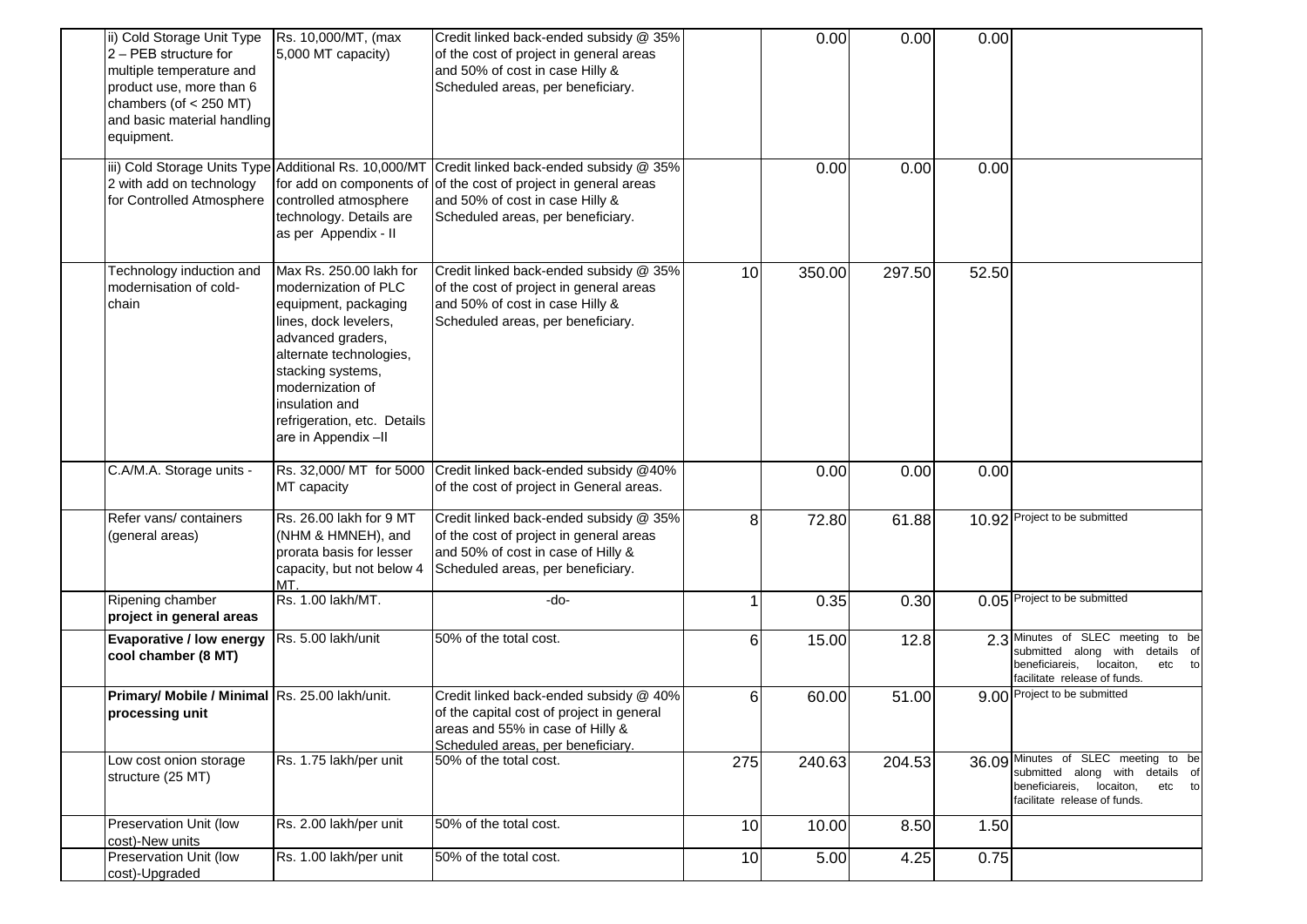|    | Pusa zero energy cool<br>chamber (100)                                                                                                                                          | Rs. 4000 per unit                                                                                                | 50% of the total cost.                                                                                                                                                                                    | 320            | 6.40    | 5.44    | 0.96   |                                                                                                                                               |
|----|---------------------------------------------------------------------------------------------------------------------------------------------------------------------------------|------------------------------------------------------------------------------------------------------------------|-----------------------------------------------------------------------------------------------------------------------------------------------------------------------------------------------------------|----------------|---------|---------|--------|-----------------------------------------------------------------------------------------------------------------------------------------------|
|    | Sub-total                                                                                                                                                                       |                                                                                                                  |                                                                                                                                                                                                           | 1064           | 2212.68 | 1880.77 | 331.90 |                                                                                                                                               |
| 12 |                                                                                                                                                                                 |                                                                                                                  | <b>ESTABLISHMENT OF MARKETING INFRASTRUCTURE FOR</b>                                                                                                                                                      |                |         |         |        |                                                                                                                                               |
|    | Terminal markets                                                                                                                                                                |                                                                                                                  | Rs. 150.00 crore/ project 25% to 40% (limited to Rs.50.00 crore)<br>as Public-Private Partnership mode<br>through competitive bidding, in<br>accordance with operational guidelines<br>issued separately. |                | 10.00   | 8.50    | 1.50   |                                                                                                                                               |
|    | Wholesale markets                                                                                                                                                               | Rs.100.00 crore/project                                                                                          | Credit linked back-ended subsidy @ 25%<br>of the capital cost of project in general<br>areas and 33.33% in case of Hilly &<br>Scheduled areas for individual<br>entrepreneurs.                            |                | 0.00    | 0.00    | 0.00   |                                                                                                                                               |
|    | Rural Markets/ Apni<br>mandies/Direct markets                                                                                                                                   | Rs. 25.00 lakh                                                                                                   | Credit linked back-ended subsidy @ 40%<br>of the capital cost of project in general<br>areas and 55% in case of Hilly &<br>Scheduled areas, per beneficiary.                                              | Δ              | 40.00   | 34.0    |        | 6.0 Minutes of SLEC meeting to be<br>submitted along with details of<br>beneficiareis,<br>locaiton,<br>etc to<br>facilitate release of funds. |
|    | <b>Retail Markets/ outlets</b><br>(environmentally<br>controlled)                                                                                                               | Rs. 15.00 lakh /unit                                                                                             | Credit linked back-ended subsidy @ 35%<br>of the capital cost of project in general<br>areas and 50% in case of Hilly &<br>Scheduled areas, per beneficiary.                                              | 5 <sub>1</sub> | 26.25   | 22.31   | 3.94   | - do -                                                                                                                                        |
|    | <b>Static/Mobile Vending</b><br>Cart/ platform with cool<br>chamber.                                                                                                            | Rs. 30,000/ unit                                                                                                 | 50% of total cost.                                                                                                                                                                                        | 50             | 7.50    | 6.38    | 1.13   | - do -                                                                                                                                        |
|    | Sub-total                                                                                                                                                                       |                                                                                                                  |                                                                                                                                                                                                           | 60.00          | 83.75   | 71.19   | 12.56  |                                                                                                                                               |
|    | <b>Functional Infrastructure for:</b>                                                                                                                                           |                                                                                                                  |                                                                                                                                                                                                           |                |         |         |        |                                                                                                                                               |
|    | Collection, sorting/ grading, Rs.15.00 lakh<br>packing units etc.                                                                                                               |                                                                                                                  | Credit linked back-ended subsidy @ 40%<br>of the capital cost of project in general<br>areas and 55 % in case of Hilly &<br>Scheduled areas, per beneficiary.                                             | 4.00           | 24.00   | 20.40   | 3.60   |                                                                                                                                               |
|    | Sub-total                                                                                                                                                                       |                                                                                                                  |                                                                                                                                                                                                           | 4.00           | 24.00   | 20.40   | 3.60   |                                                                                                                                               |
| 13 |                                                                                                                                                                                 | <b>Mission Management</b>                                                                                        |                                                                                                                                                                                                           |                |         |         |        |                                                                                                                                               |
|    | <b>State &amp; Districts Mission</b><br>Offices and implementing<br>agencies for administrative of appraised needs to<br>expenses, project,<br>preparation,<br>computerization, | 5% of total annual<br>expenditure on the basis<br>State Horticulture Mission<br>(SHM) / implementing<br>Agencies | 100% assistance.                                                                                                                                                                                          |                | 523.60  | 445.06  | 78.54  |                                                                                                                                               |
|    | Institutional Strengthening, Project based<br>hire/purchase of vehicles,<br>hardware/software                                                                                   |                                                                                                                  | 100% assistance.                                                                                                                                                                                          |                |         | 0.00    | 0.00   |                                                                                                                                               |
|    |                                                                                                                                                                                 |                                                                                                                  | Seminars, conferences, workshops, exhibitions, Kisan Mela, horticulture shows, honey festivals                                                                                                            |                |         |         |        |                                                                                                                                               |
|    | International level                                                                                                                                                             | Rs. 7.50 lakh per event.                                                                                         | 100% of cost per event of 4 days, on pro<br>rata basis.                                                                                                                                                   |                | 0.00    | 0.00    |        | 0.00 Minutes of SLEC meeting to be<br>submitted along with details of<br>beneficiareis, locaiton,<br>etc to<br>facilitate release of funds.   |